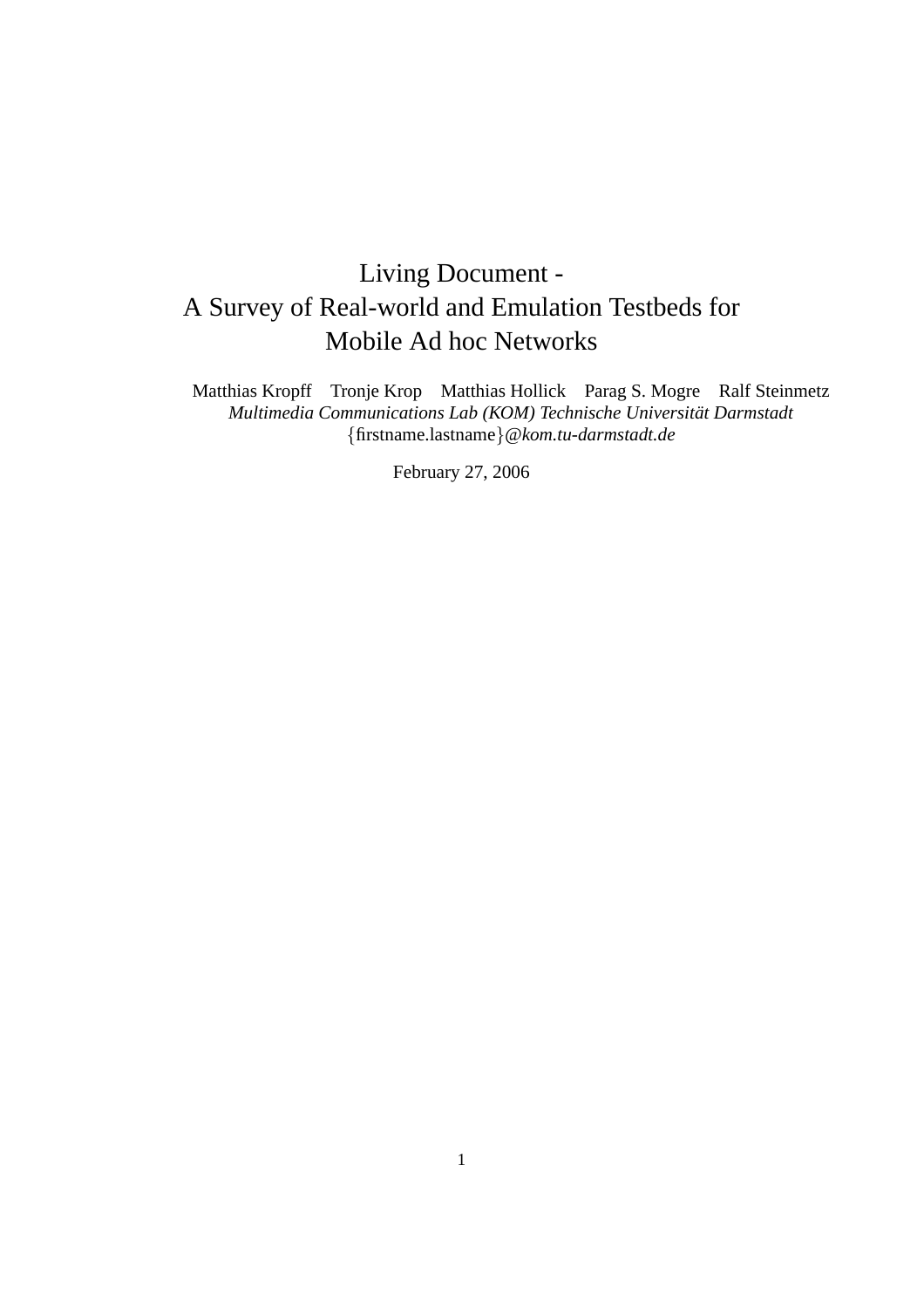# **Contents**

| 1              | <b>Introduction</b>                                                                  | 3  |
|----------------|--------------------------------------------------------------------------------------|----|
| $\overline{2}$ | <b>Background section</b>                                                            | 3  |
| 3              | <b>Categorization - Definition of testbed related terms</b>                          | 5  |
| 4              | <b>Evaluation criterion</b>                                                          | 7  |
| 5              | <b>Evaluation of testbeds</b>                                                        | 8  |
| 6              | <b>Listing of testbeds</b>                                                           | 14 |
|                | 6.1                                                                                  | 14 |
|                | 6.2                                                                                  | 14 |
|                | 6.3                                                                                  | 15 |
|                | 6.4                                                                                  | 15 |
|                | 6.5                                                                                  | 15 |
|                | 6.6                                                                                  | 16 |
|                | 6.7<br>Engel et al. $\ldots \ldots \ldots \ldots \ldots \ldots \ldots \ldots \ldots$ | 17 |
|                | 6.8                                                                                  | 17 |
|                | 6.9                                                                                  | 17 |
|                | $6.10$ DAWN                                                                          | 18 |
|                | 6.11 Maltz et al.                                                                    | 18 |
|                |                                                                                      | 19 |
|                |                                                                                      | 19 |
|                |                                                                                      | 20 |
|                | 6.15 MNE                                                                             | 20 |
|                |                                                                                      | 21 |
|                | 6.17 RAMON                                                                           | 21 |
|                | $6.18$ ManTS                                                                         | 21 |
|                |                                                                                      | 22 |
|                |                                                                                      | 22 |
|                | 6.21<br>MiNT                                                                         | 23 |
|                |                                                                                      | 23 |
|                |                                                                                      | 24 |
|                |                                                                                      | 25 |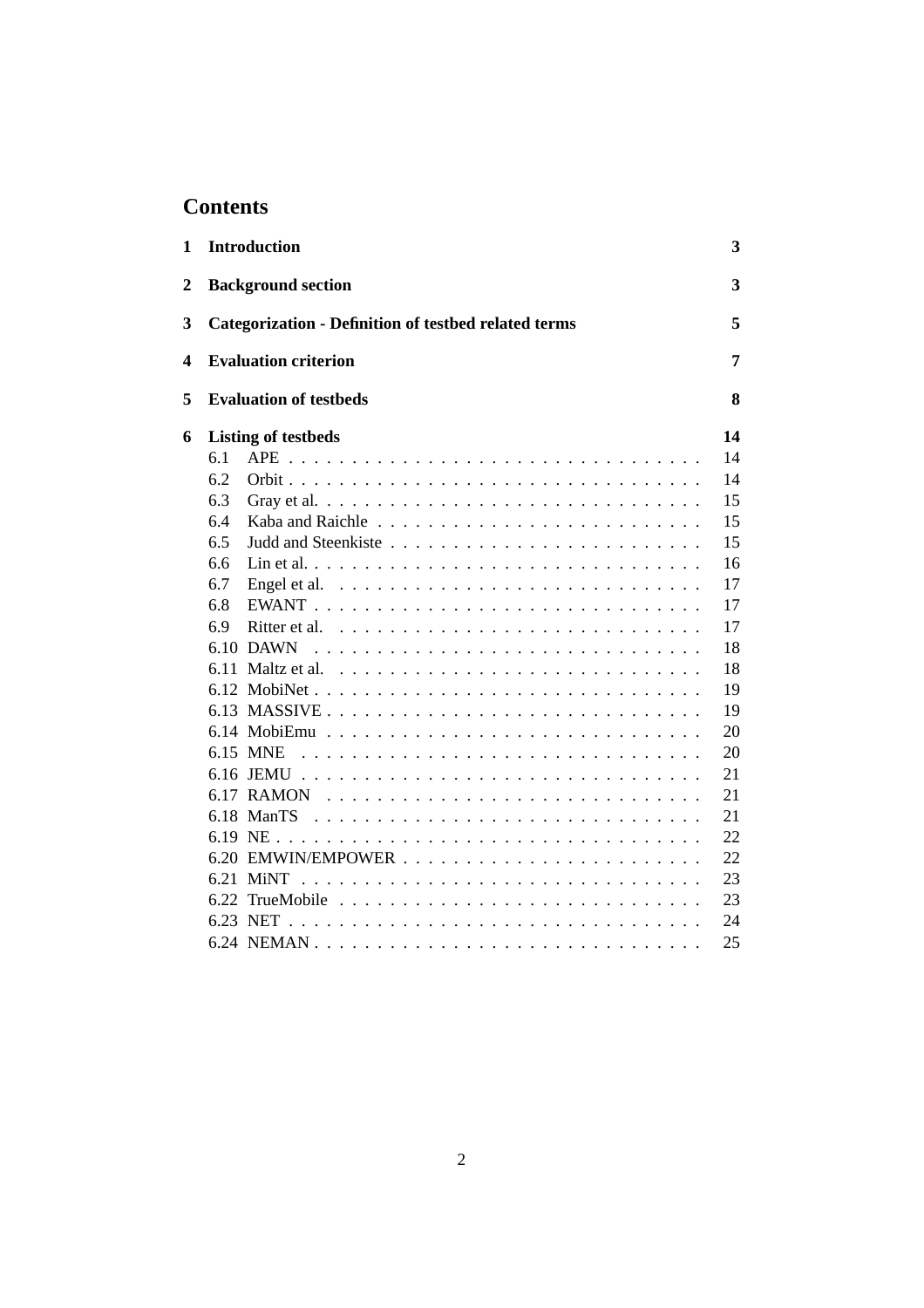# **1 Introduction**

This document contains additional information to the conference paper [1], which surveys the state of the art testbeds for Mobile Ad Hoc Networks. Therefore, Section 2 will provide a closer look at the emulation approach, and gives valuable references to related work. In Section 3 we shortly repeat the categorization of the key aspects for testbeds and give a definition of testbed related terms. We introduce to the applied evaluation criterion in Section 4 which is followed by the evaluation. Section 6 provides a list of the evaluated testbeds with a short description and references to available software and publications.

**Contributions regarding new or extended work in this area are very welcome. We would very much appreciate if you contact one of the authors for including you comments!**

# **2 Background section**

Today several methods exist to support MANET research. Generally, for analysis and comparison of different protocols and algorithms in MANETs, four techniques are applied: (1) analytical modeling, (2) network simulation, (3) real-world experiments and  $(4)$  network emulation. Substantial comparisons for  $(1)$ , $(2)$ , and  $(3)$  are widely available in literature, i.e. [2]. Analytical modeling provides the highest, real-world measurement the lowest degree of abstraction. Simulation is based on abstract modeling of network layers, while real-world testbeds are based on existing implementations. Modeling techniques can differ significantly from each other, which leads to strong variations between simulation and real-world experiments, and furthermore to strong deviations between results of different network simulators [3]. Addressing MANET simulation, the highest inaccuracies are introduced by modeling the radio layer, where a detailed discussion can be found in [4]. Network emulation provides a hybrid approach, in which real layers are combined with simulation layers using an *emulation layer* for encapsulation. In general, emulations can be seen as an extension of a simulation system, where the *emulation layer* bridges real-world events to simulation events and vice versa. According to the method of integration of the bridging emulation layer into a simulation system, emulations can be classified as *horizontal* and *vertical* emulations [5]:

- In *horizontal emulations* a specific layer of the simulation protocol stack is replaced by a real implementation for that layer, e.g., taken from the operating system or provided by hardware. Thus, the emulation layer provides a proxy layer function for the functions of the real implementation.
- In *vertical emulations* the emulation software covers a group of consecutive layers of the protocol stack. Thus, the emulation layer provides a bridging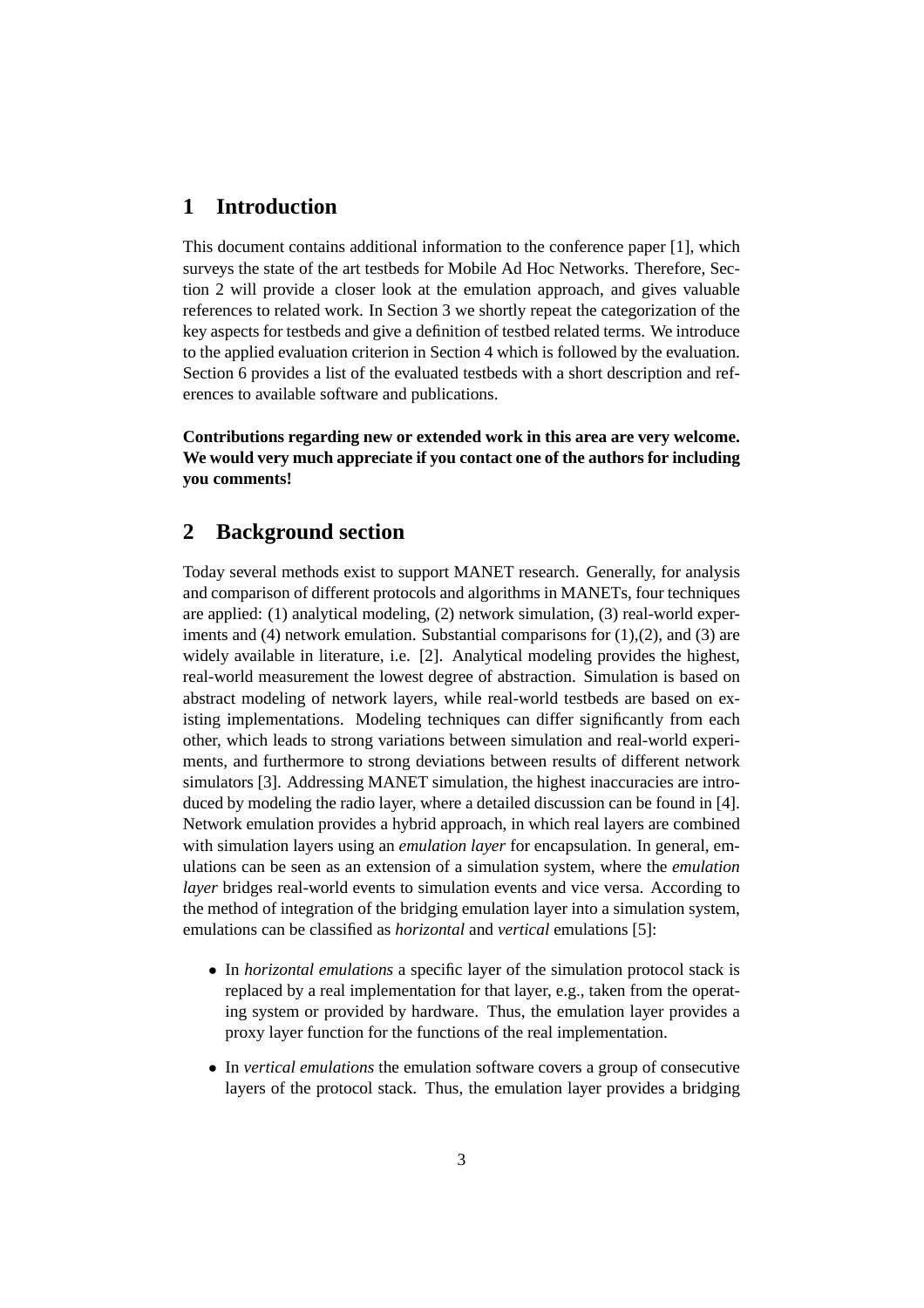functionality between the functions of the real implementation stack and the simulation system stack.

Network emulation in the area of MANETs have been widely used to proof analytical models, verify simulation results, or preparing live experiments. In short network emulation increase the practical knowledge about real-world behavior and perform proof-of-concept demonstrations. In doing so, the emulation approach combines several valuable advantages:

- New applications can be tested and demonstrated in real-time, taking into account device specific limitations, e.g., processing power, buffer size, or interrupt delays. This allows testing and debugging of real protocol implementations, while providing a suitable development environment for research, education, and production.
- Similar to simulation, several emulation approaches allow the control of effects of the wireless layer adequately, and thus, to precisely rebuild certain network constellations. The fidelity of the emulation layer controls the precision of the repeatability.
- Additionally, emulation saves time and resources for protocol reimplementation, when switching from emulation to a real-world testbed. This reduces the number of software bugs as well as maintenance overhead, which occurs if simulation code has to be rewritten for a dedicated system.



Figure 1: Layer abstraction model showing the stepwise evolution from simulation to real-world testbed scenarios using (vertical) emulation techniques.

As shown in Figure 1 we concentrate on the *vertical* emulation approach. Here, the underlying network protocol stack is replaced by an emulation layer, which provides the same service primitives as the original one, thus, conserving the transparency of the service access points for higher layer applications.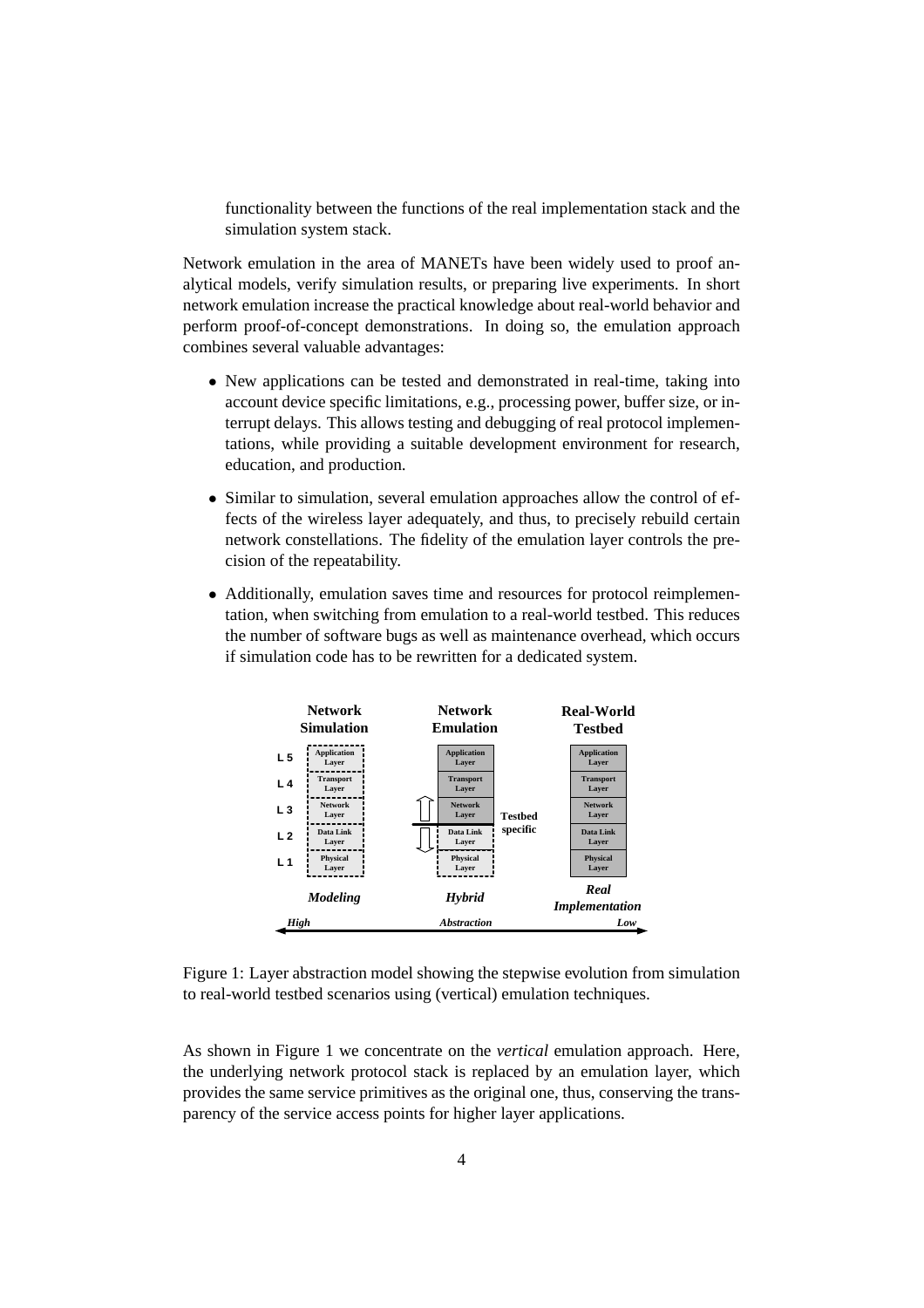# **3 Categorization - Definition of testbed related terms**

For the surveyed testbeds a categorization of technical key aspects was done [1]. The relation of this aspects is shown in Figure 2.The remaining part of the section defines the described aspects and adds definition of testbed related terms.



Figure 2: Categorization of technical aspects for the survey.

- **Real mobility:** As implied, testbeds based on real mobility, change the nodes physical position of signal radiation, either by participants carrying mobile devices, appropriate instructed robots or in a discrete form just by switching between different propagation locations electrically.
- **Channel emulation:** In contrast real mobility, the approach of channel emulation, bases on stationary fixed emulation nodes, whose radio signals are altered electrically to meet the properties of an equivalent time varying radio channel among the nodes.
- **Logical connectivity:** Relying on stationary fixed emulation nodes, but increasing the degree of channel abstraction further, results in a simple node connectivity according to the virtual network topology. Depending on the degree of abstraction, the logical connectivity can be for instance on packet or MAC-Frame level.
- **Miniaturization:** The propagation environment is reduced to the size of a single room to avoid unintended interference. Possible deviations to the real-world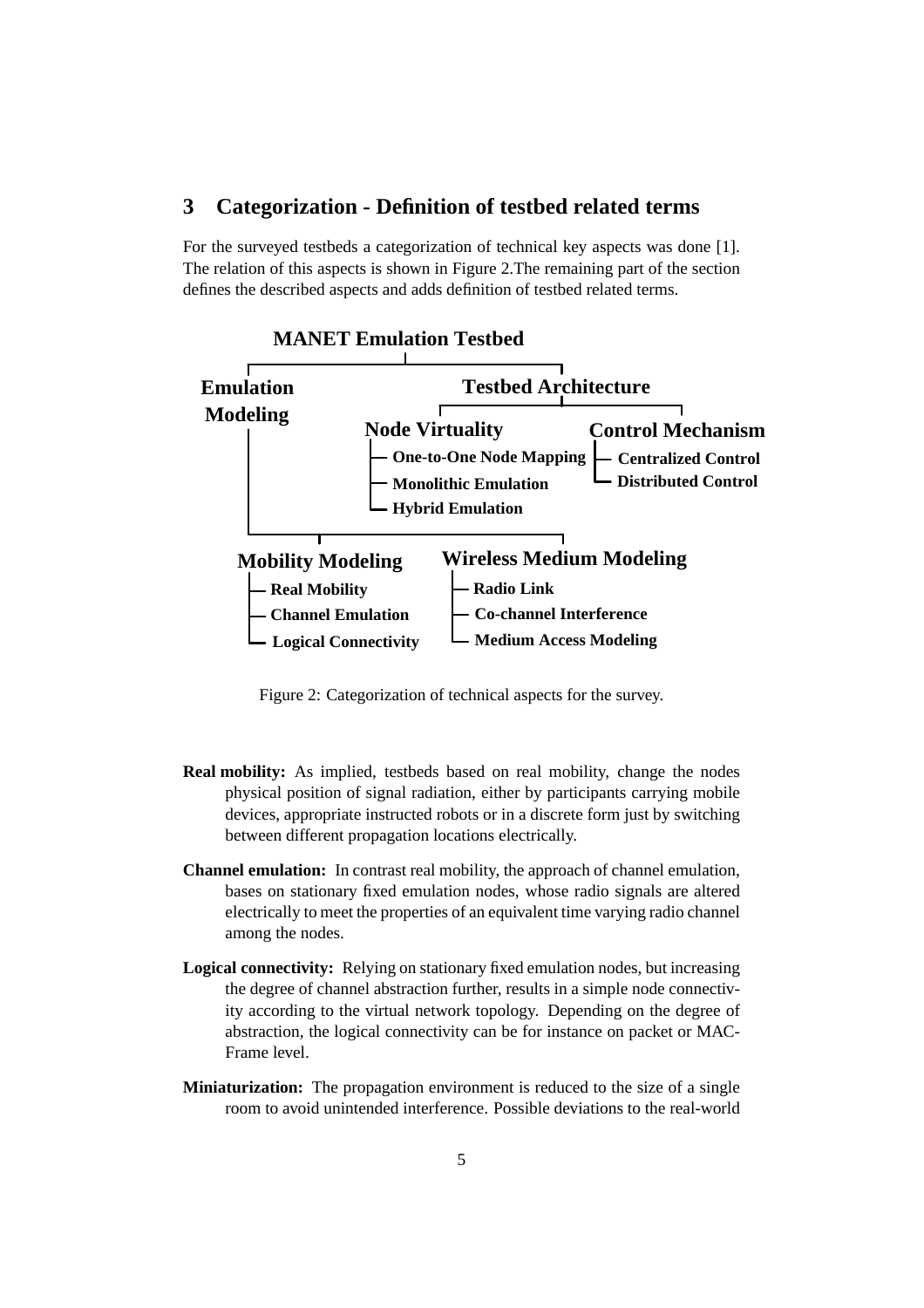size: Nodes may act in the antenna near field, differences for power delay spread, differences for the channel coherence time.

- **Bandwidth Saturation:** Addresses the mismatch of overall network throughput for emulation. Occurs if the wireless medium, e.g., a 802.11 interface is emulated over a wired, e.g., 802.3 gigabit ethernet interface. Simple traffic shaping mechanism can reduce the bandwidth to the maximal desired value, but cannot generate the saturation effects which occur, if several wireless nodes try to access the wireless medium. A second kind of bandwidth saturation mismatch occurs, if mobility is emulated by simple on/off connectivity on packet/frame level with filtering tools, while the physical close emulation nodes share the same wireless channel.
- **Centralized control:** A central server emulates the node movements, the virtual scenario environment, and if possible the actual state of the wireless medium. The nodes forward their outgoing traffic to the core server, which forwards, drops, or alters the signals according to the actual network topology and wireless medium conditions.
- **Distributed control:** Nodes are mutual connected via a wired or wireless shared media. Each node receives all communication attempts and autonomously determines whether it accepts or rejects incoming packets, based on the actual network topology.
- **Hybrid Emulation:** Emulation setup consisting of several physical machines, each hosting one or multiple virtual node instances.
- **One-to-One mapping:** A physical machine that holds only a single virtual node.
- **Monolithic Emulation:** Emulation setup consisting of a single physical machine which holds all virtual nodes. In contrast to network simulation, at least on communication layer is real implemented running on the operation system.
- **Virtualization Degree:** Number of virtual nodes on a physical emulation machine.
- **Virtual Node:** Set of vertical aggregated protocol instances to represent the mobile ad hoc node. E.g, a routing daemon, transport layer protocol, and a traffic generator.
- **Core node:** Central server in a central controlled emulation testbed.
- **Edge node:** The physical machine which holds one or more virtual nodes in an emulation setup.
- **Emulation Layer:** The software extension of the protocol stack which adapts the Service Access Point to the desired behavior.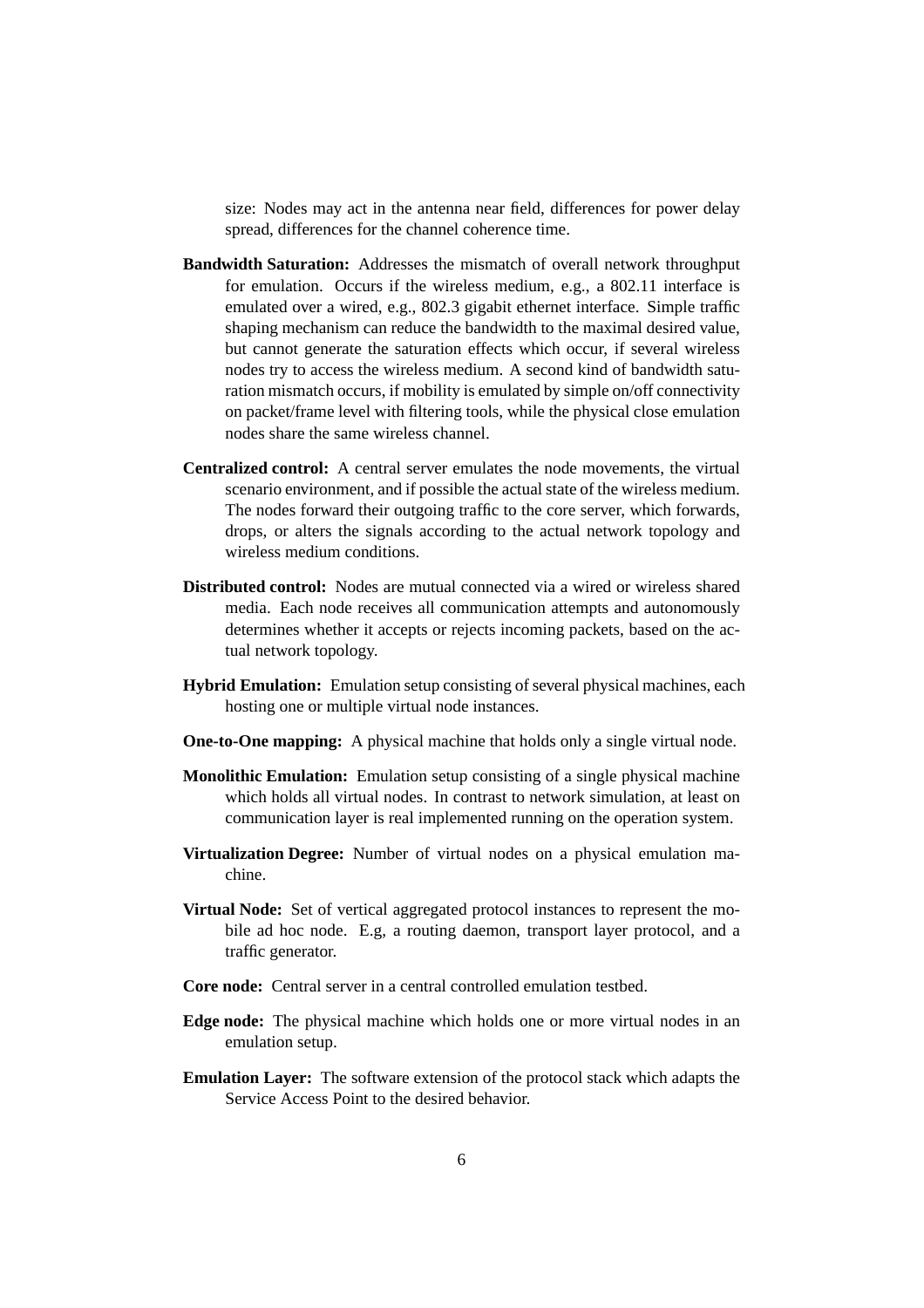# **4 Evaluation criterion**

For the evaluation of the surveyed testbeds, we apply the criterion as shown in Figure 3. The wording is chosen, so that always the maximum value for a criteria represents the desired optimum.



Figure 3: Graphical representation for the testbed evaluation. Circles around the center represent the different levels for fulfilling the cirtiera.

- **Scalability/Size:** Addresses the number of nodes the testbed or emulation approach can support. Because it is not possible to evaluate the scaling factor from the outside, the reported testbed size is taken as a reference value.
- **Development Simplicity:** Addresses the complexity of developing the testbed regarding human resources for hardware manufacturing, software coding, or porting software to the platform.
- **Management Simplicity:** Addresses the required management capabilities in terms of human resources during a testrun.
- **Wireless Modeling Accuracy:** Reflects the fidelity of the applied modeling approach for the wireless media.
- **Mobility Modeling Accuracy:** Addresses the reproducibility of mobility. Nodes in the testbed may not be able to perform arbitrary mobility patterns or have strong constraints regarding velocity variations.
- **Cost efficiency:** In terms of cost for the required hardware and software, as well as the required space for deployment.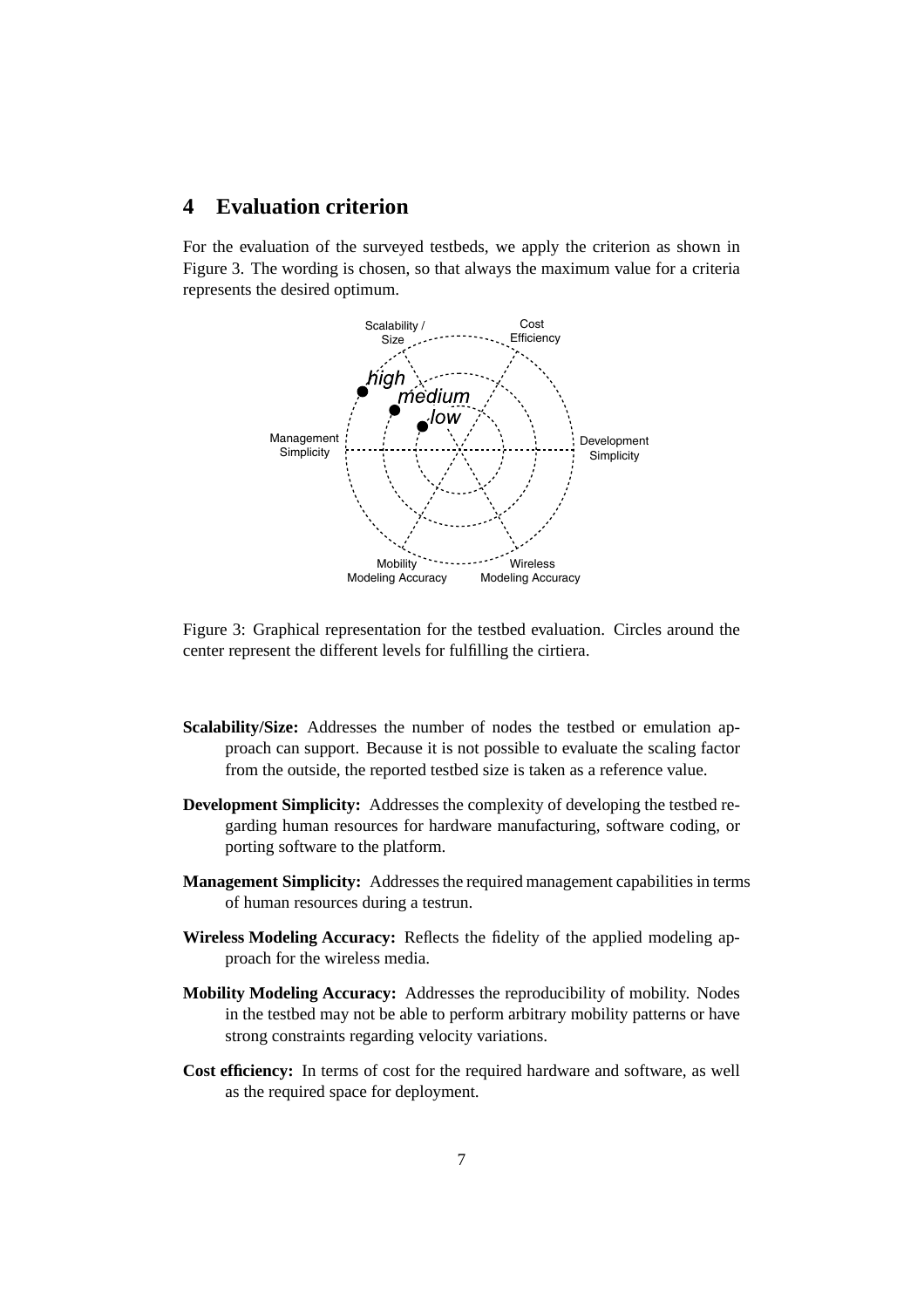# **5 Evaluation of testbeds**

The following Figures shows the evaluation of the surveyed testbeds according to the criterion in Section. 4



Figure 4: Evaluation for the dual use functionality as real-world and emulation testbed. See 6.1



Figure 5: Virtual nodes based on MicroKernel approach. See 6.6



Figure 6: EMWIN Emulator. See 6.20



Figure 7: The DAWN testbed. See 6.10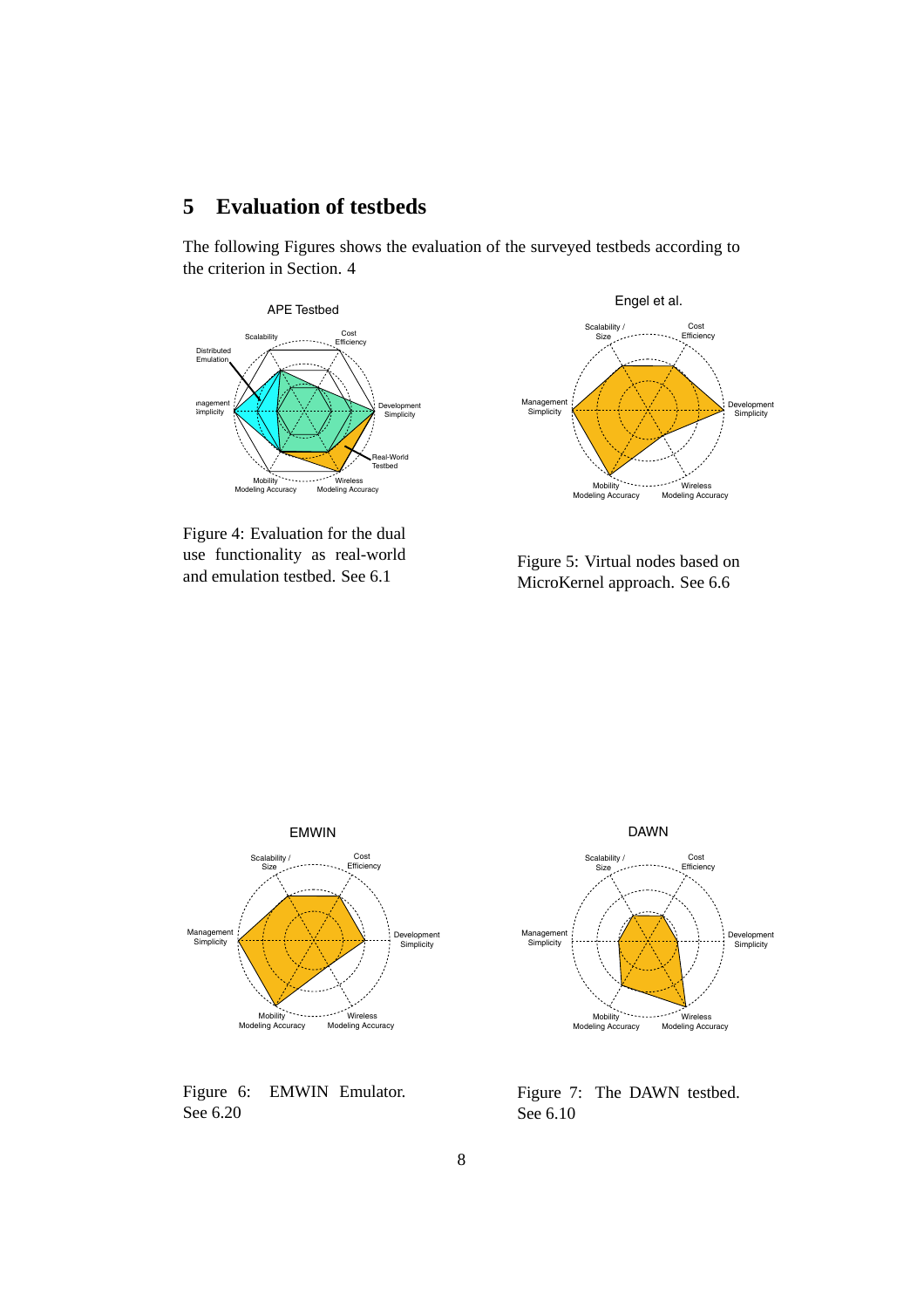



Figure 8: Real mobility with antenna switching in EWANT. See 6.8

Figure 9: 33 Nodes outdoor testbed with GPS movement tracking. See 6.3



Figure 10: Centralize Controlled Emulation testbed at Trinity College. See 6.16



Figure 11: Emulation of the wireless channel with Digital Baseband Processing. See 6.5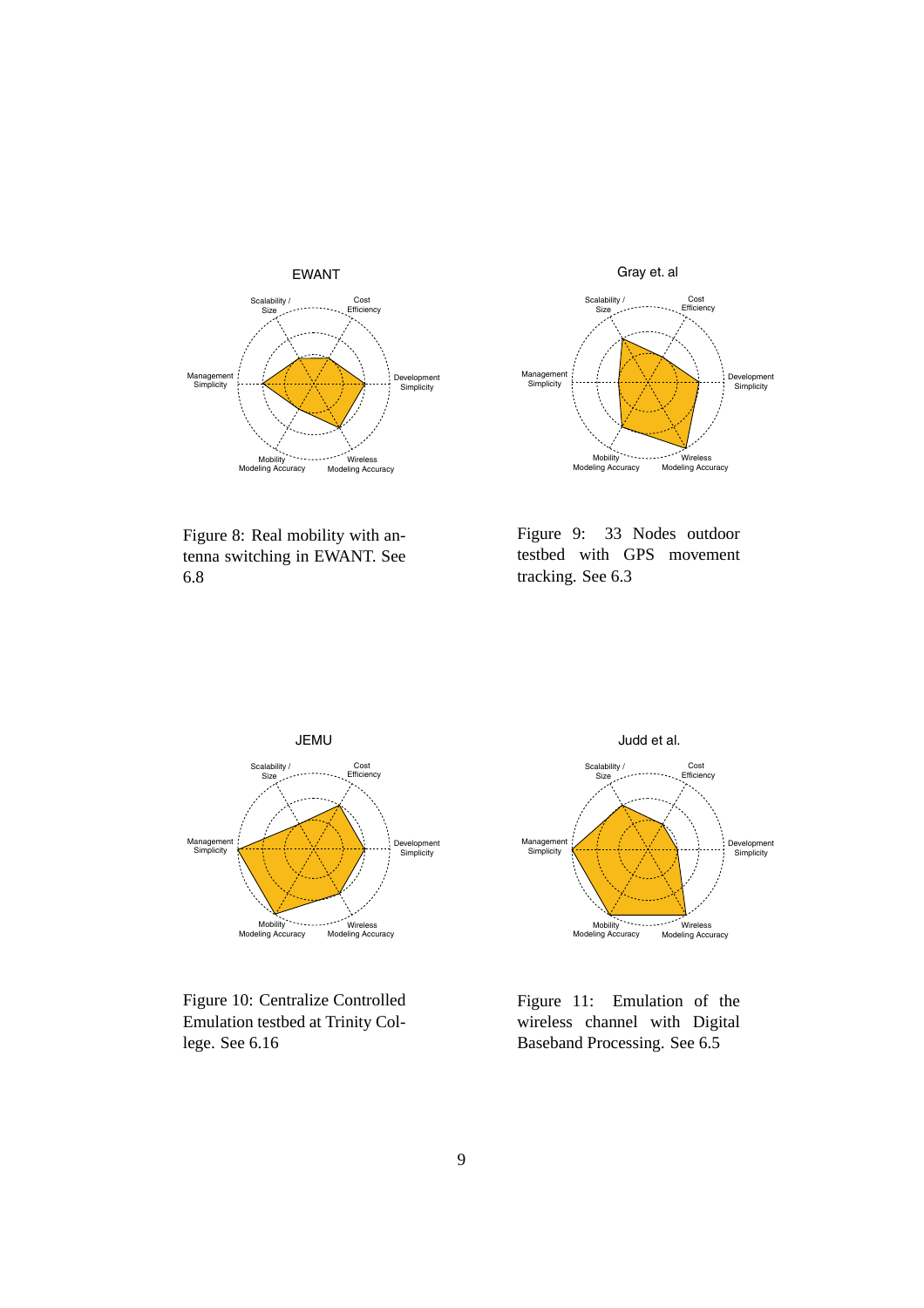



Figure 12: Channel Emulation by guiding radio signals in Coax cables. See 6.4

Figure 13: A dynamic topology switch for Centralized Emulation. See 6.6



Figure 14: Real-world testbed with cars and persons. See 6.11



Figure 15: Hybrid emulation setup with distributed control. See 6.18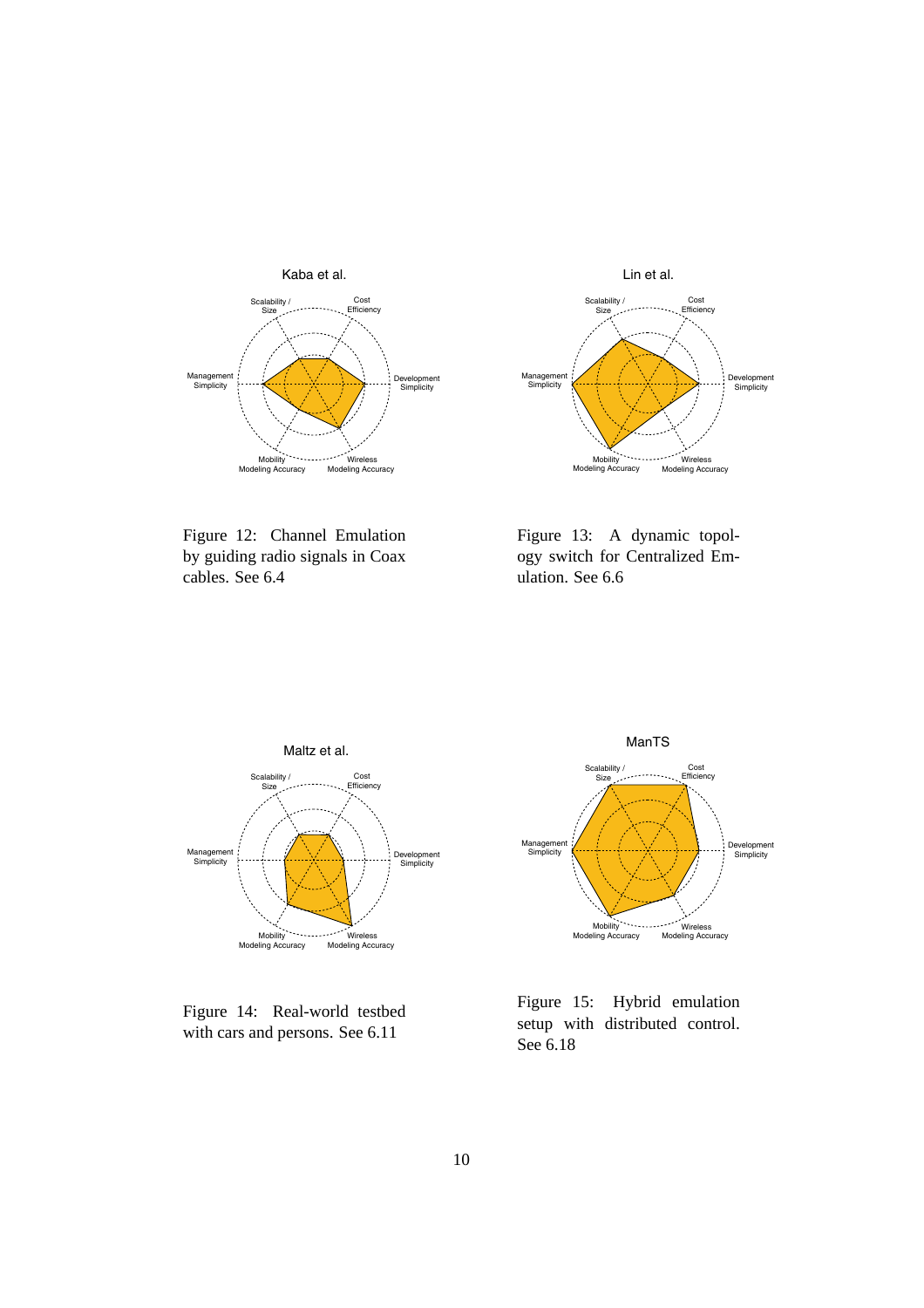



Figure 16: Miniaturized testbed with robots. See 6.21

Figure 17: Real-world testbed with GPS location tracking and emulation. See 6.15



Figure 18: A distributed controlled emulation testbed with UML extension. See 6.14



Figure 19: Centralize controlled and hybrid emulation setup . See 6.12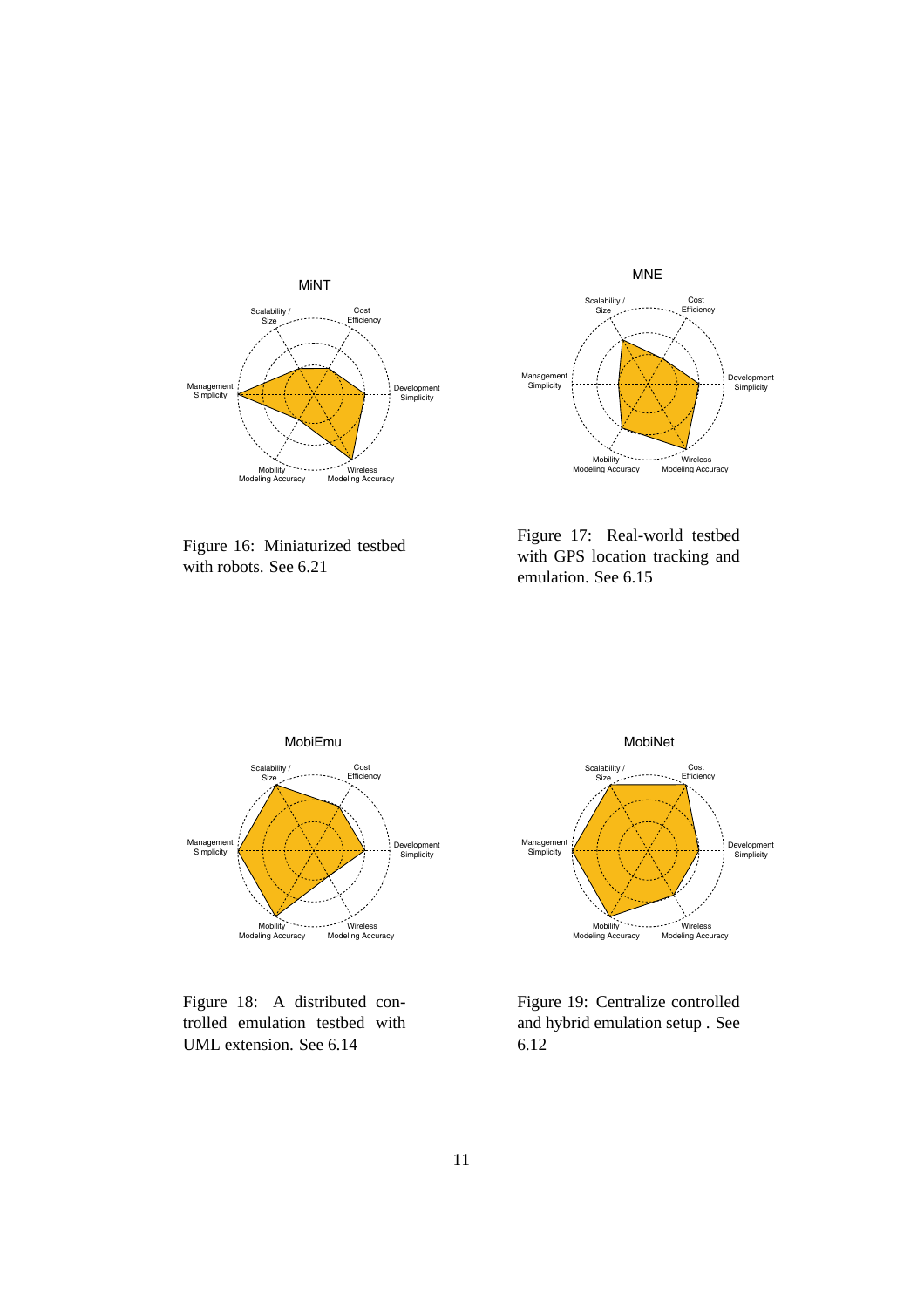



Figure 20: A distributed controlled emulation testbed with traffic shaping to adapt the wired network. See 6.19

Figure 21: Monolithic emulation with Linux. See 6.24



Figure 22: Distributed emulation of the shared wireless media with "Virtual Carrier Sensing". See 6.23



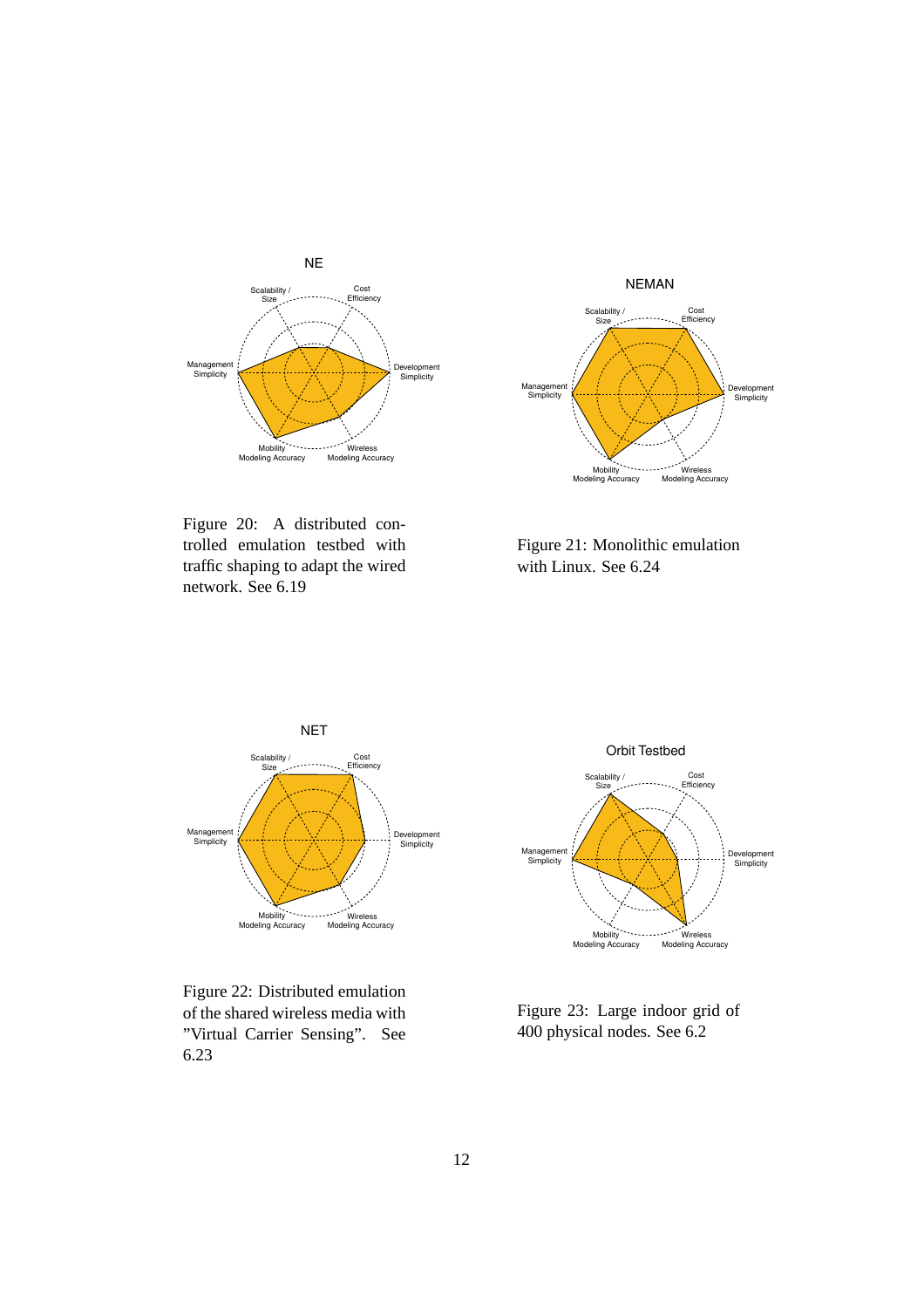



Figure 24: Testing Mobile IP with channel emulation for a single node. See 6.17

Figure 25: Real-world testbed for scatter networks. See 6.9



Figure 26: Indoor testbed with robots and vision based tracking system. See 6.22



Figure 27: Distribute controlled emulation testbed, which allows to change network topology during runtime. See 6.13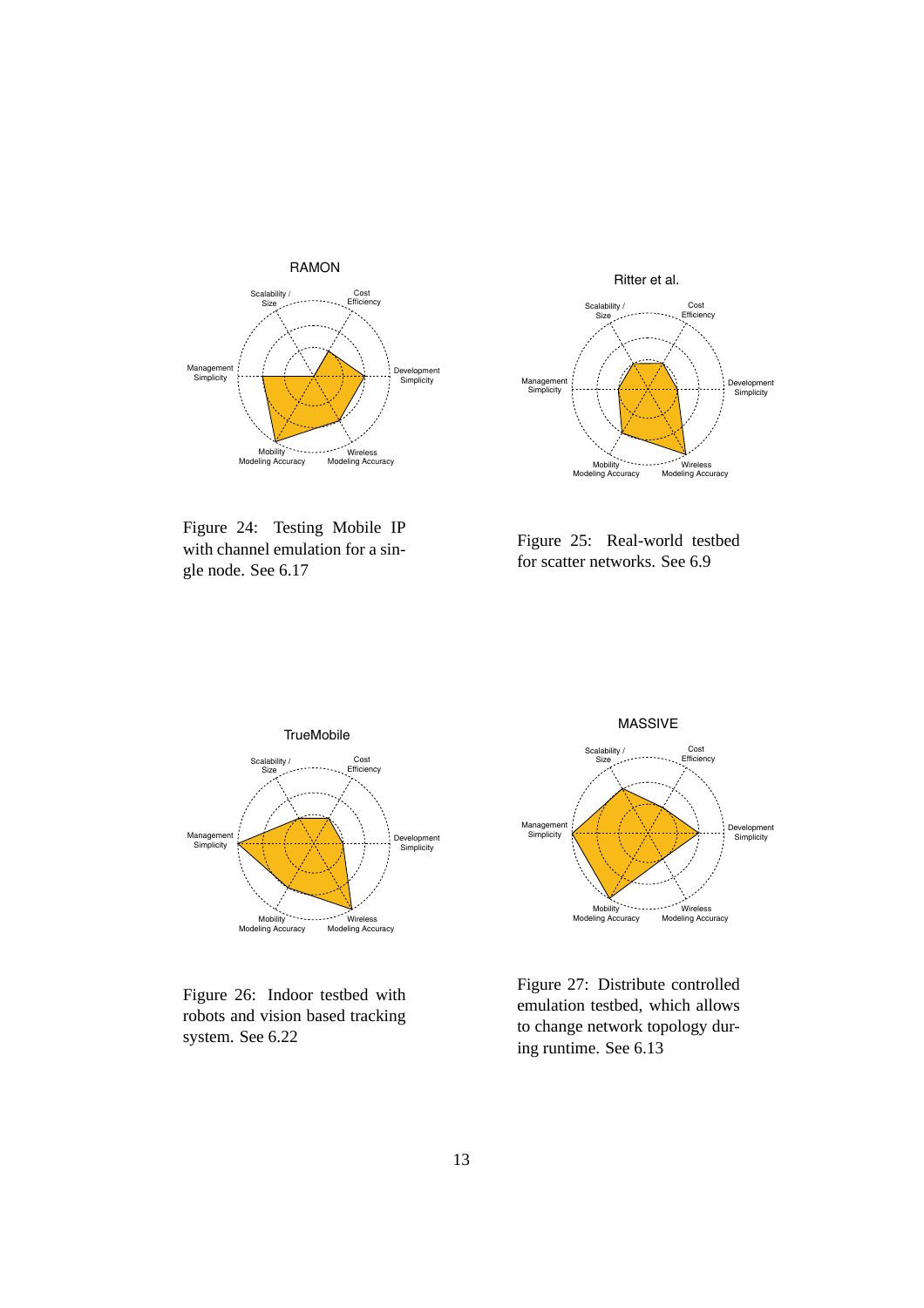# **6 Listing of testbeds**

### **6.1 APE**

Authors: Erik Nordström, Per Guinningberg, Henrik Lundgren

- **Place:** Department of Information Technology, Uppsala University, Uppsala, Sweden
- **Description:** APE is Linux based software environment, allowing to perform MANET experiments with various ad hoc routing algorithms. The APE framework was designed to run experiments on standard laptops equipped with 802.11 interfaces. The software consists out of a customized Linux distribution, which for simplicity is bootable from CD-Rom. The stand alone system provides a set of automated scripts for controlling traffic generators, as well as for the collection, aggregation, and evaluation of measurement data. Node mobility is controlled by display instructions guiding the test person throughout the experimental environment. Moreover, APE offers the functionality of a distributed emulation testbed. In emulation mode, the time driven scenario script controls node connectivity with filtering tools on frame level.
- **Size:** biggest experiments reported 37 nodes

**Date:** 2002

**Reference:** http://apetestbed.sourceforge.net/, [6]

#### **6.2 Orbit**

- **Authors:** Dipankar Raychaudhuri, Max Ott, Ivan Seskar, Wade Trappe, Manish Parashar, Yanyong Zhang, Henning Schulzrinne, Hishashi Kobayashi, Arup Acharya, Sanjoy Paul, Kumar Ramaswamy, K. Ramachandran, H. Kremo, Robert Siracusa, Hang Liu, Manpreet Singh, Pandurang Kamat, Jing Lei, Roy Yates, Larry Greenstein,
- **Place:** WINLAB, Rutgers University, New Jersey, USA
- **Description:** The ORBIT testbed consists of 400 fixed radio nodes installed indoor, forming a two dimensional array. Placed with a subspace of one meter, each physical node is logically connected to a virtual simulation node in a core network. Discrete mobility is performed, by mapping outgoing frames of the simulated nodes in real-time to a suitable radio nodes according to the actual topology. The radio nodes are equipped with two 802.11x interfaces, bluetooth, and gigabit ethernet to connect core units. For emulating the wireless component precisely, several artificial RF interferer facilitate to model noise characteristics in a repeatable manner. Extensive measurements can be performed on the physical, MAC, and network level.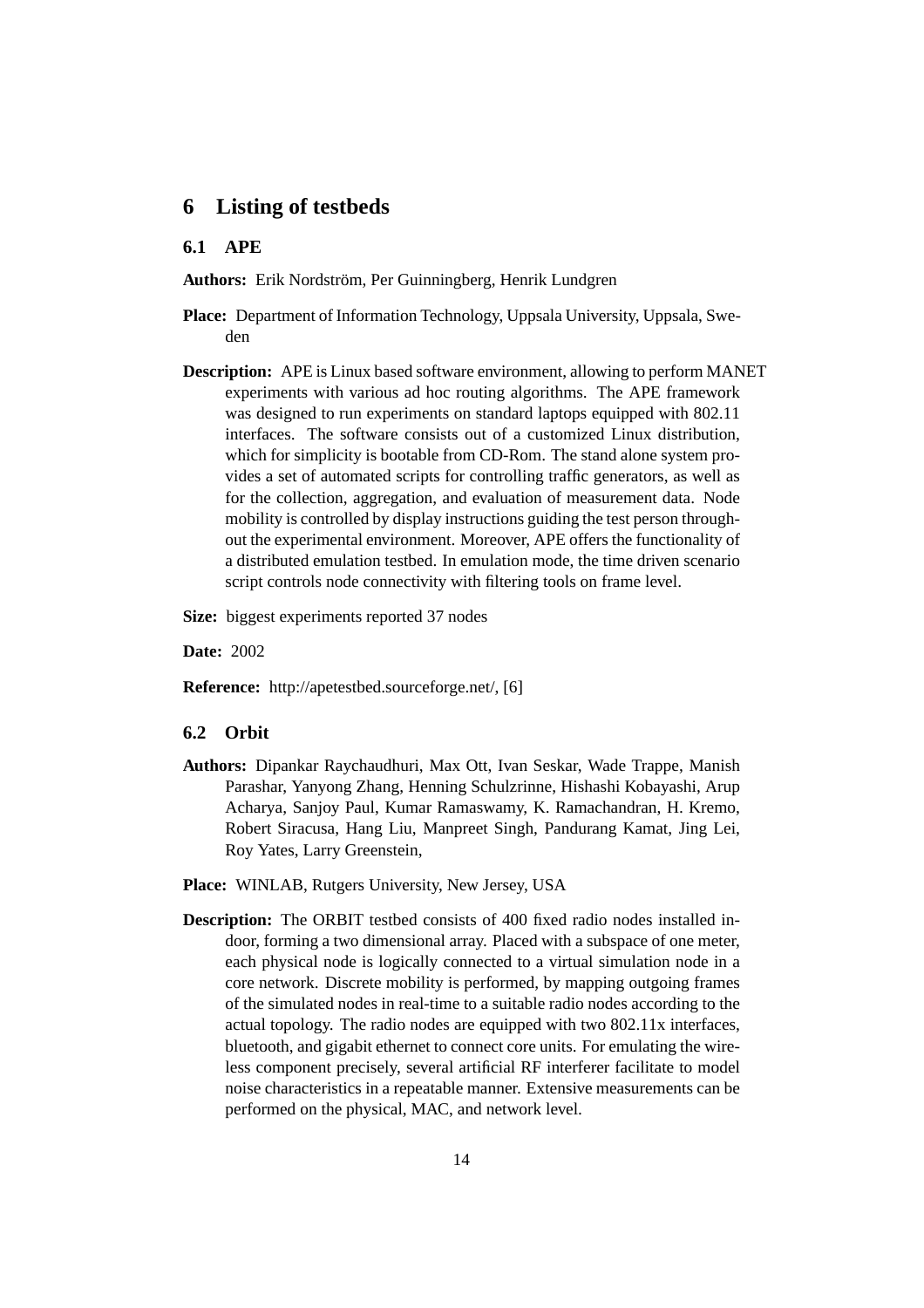**Size:** 400 physical nodes

**Date:** Since 2005

**Reference:** http://www.orbit-lab.org, [7]

#### **6.3 Gray et al.**

- **Authors:** Robert S. Gray, David Kotz, Calvin Newport, Nikita Dubrovsky, Aaron Fiske, Jason Liu, Christopher Masone, Susan McGrath and Yougu Yuan.
- **Place:** Dartmouth College, Hanover, New Hampshire, USA
- **Description:** Real-World Testbed for evaluation of ad hoc routing protocols. Based on laptops equipped with 802.11 interfaces and GPS receivers. Software architecture provides dual use functionality as distributed controlled emulation.

**Size:** 33 real

**Date:** June 2004

**Reference:** [8]

#### **6.4 Kaba and Raichle**

**Authors:** James T. Kaba and Douglas R.Raichle

**Place:** Princeton, New Jersey, USA

**Description:** Standard notebooks are equipped with 802.11b cards and set on a lab table. The RF signals of the wireless interfaces are feed into coaxial cables which are interconnected by resistors, splitters and combiners to set up the network topology. Nodes are physically separated on signal level by additional fixed and variable value attenuators to decrease transmit and receive power.

**Size:** 4 real nodes

**Date:** 2001

**Reference:** [9]

#### **6.5 Judd and Steenkiste**

**Authors:** Glenn Judd and Peter Steenkiste

**Place:** Carnegie Mellon University, Pittsburgh, USA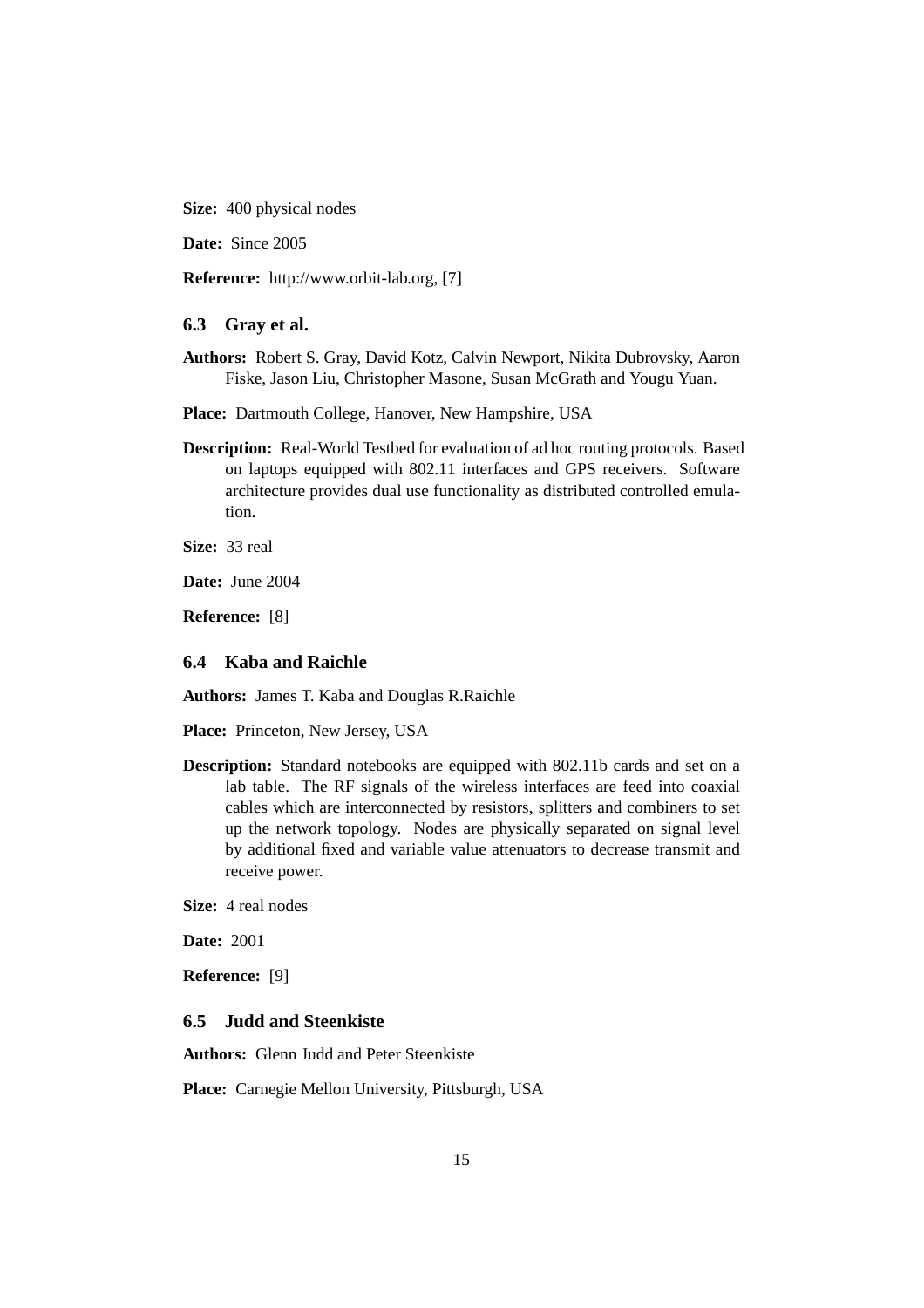**Description:** The radio signals of notebooks equipped with 802.11b wireless interfaces are mixed down to a baseband signal of 2 to 24 MHz. After digitizing each nodes baseband signal, it is feed to a centralized DSP engine. This FPGA uses common radio propagation models to calculate the physical received signals for each signal path between each node pair, including possible objects in between. Virtual mobility is handled within the FPGA which adapts the channel models according to the time dependent node positions. After digital to analogue conversion of the resulting base band signal, it is mixed up and feed back to the appropriate node's wireless interface. The digital baseband emulation facilitate to emulate even small scale fading, as well as different antenna patterns.

A second improved version aims to emulate a broader channel of up to 100 MHz, thus allowing to combine different devices acting in the addressed frequency range,i.e., devices supporting 802.11g or a portion of 802.11a.

**Size:** 3 physical nodes for the prototype, 15 physical nodes for the improved emulator.

**Date:** 2003

**Reference:** Webpage: http://www.cs.cmu.edu/ prs/emulator/index.html,[10]

**6.6 Lin et al.**

**Authors:** Tao Lin, Scott F. Midkiff, Jahng S. Park

**Place:** Blacksburg, Virginia, USA

**Description:** A central Linux based emulation machine is equipped with several wired network interfaces to form a dynamic network switch. Exempt from an additional emulation layer, each connected node can communicate depending on the mobility scenario controlled forwarding table of the switch. The loss property of the wireless channel is modeled by a two-state Markov chain for the packet drop rate. The bandwidth adaptation from the wired to the wireless domain is performed by shaping each node's egress traffic by a leaky-bucket token buffer model.

**Size:** 4 nodes

**Date:** November 2002

**Reference:** [11]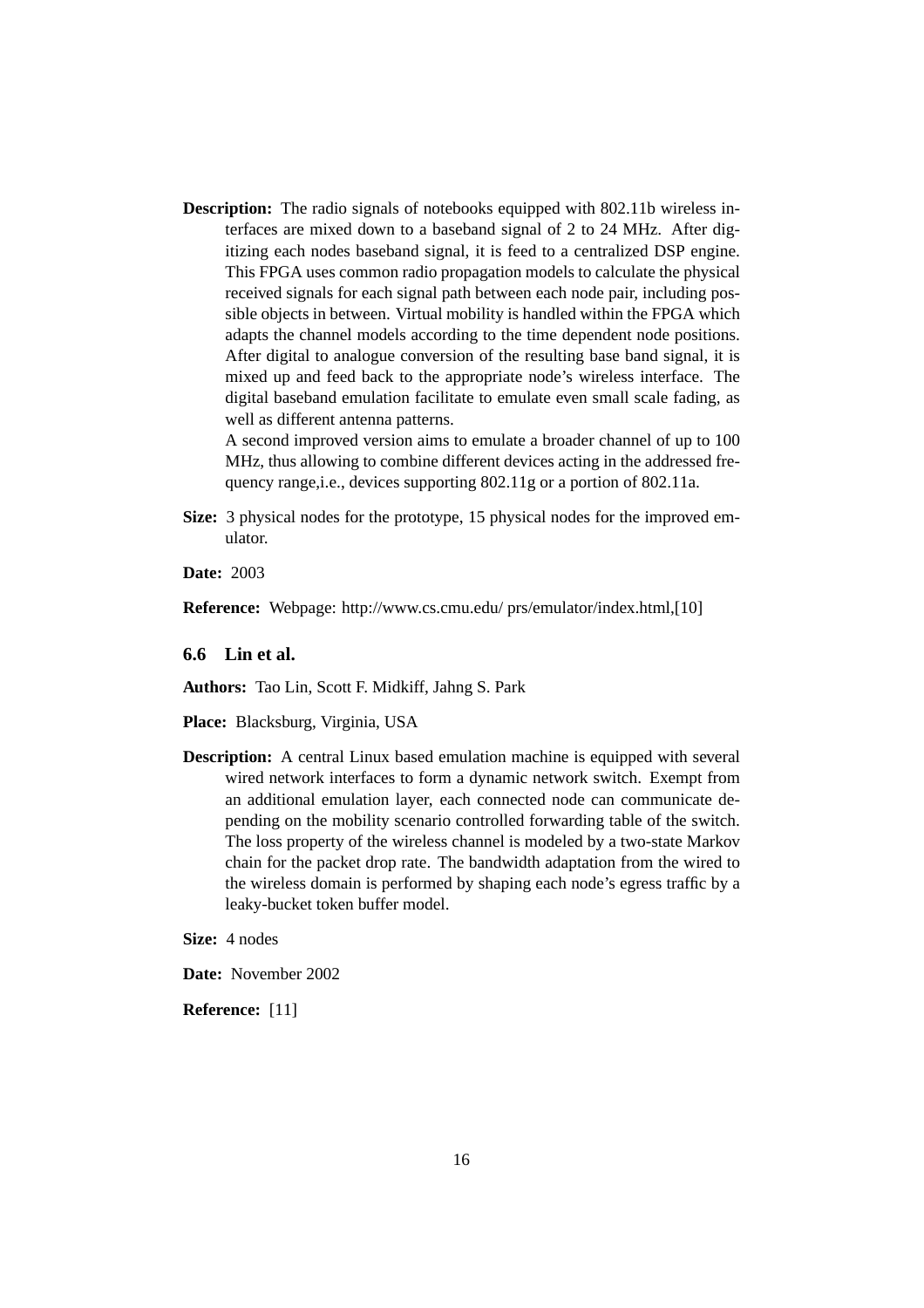#### **6.7 Engel et al.**

**Authors:** Michael Engel, Matthew Smith, Sven Hanemann and Bernd Freisleben.

- **Place:** Deptartment of Mathematics and Computer Science, University of Marburg, Germany
- **Description:** The testbed addresses optimizations concerning the virtualization degree for Hybird Emulation. The proposed emulation architecture bases on a L4 Microkernel running on each physical node, which is capable of running up to 10 L4 kernel instances in userspace. Each virtual node, represented by a user space instance is connected via a virtual network adapter to a common packet multiplexer which models the properties of the wireless medium.
- **Size:** 5-10 virtual nodes per physical node.
- **Date:** September 2004

**Reference:** [12]

#### **6.8 EWANT**

- **Authors:** Sagar Sanghani, Timothy X Brown, Shweta Bhandare, Sheetalkumar Doshi
- **Place:** University of Colorado at Boulder, USA
- **Description:** The testbed EWANT is based on miniaturization the propagation environment to the size of a single room. The radio signal of each physical 802.11b node is attenuated and feed to a multiplexer which is connected to four different located antennas spread over the labtable. The switching process at the multiplexer unit imitates a node moving between four different locations in discrete fashion.
- **Size:** 4 real nodes

**Date:** March 2003

**Reference:** [13]

#### **6.9 Ritter et al.**

**Authors:** Hartmut Ritter, Min Tian, Thiemo Voigt, Jochen Schiller,

Place: Freie Universität Berlin, Germany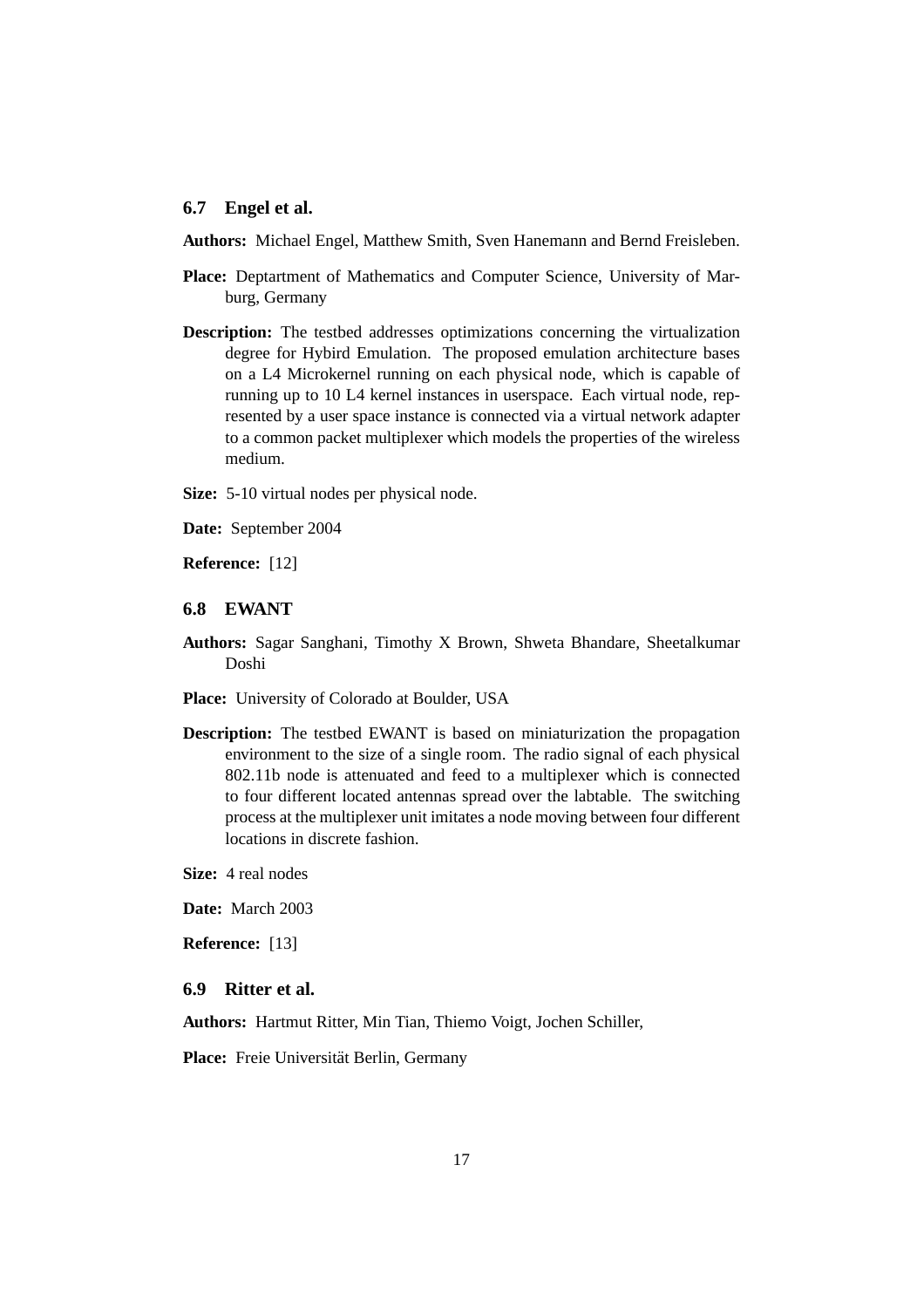**Description:** The testbed consists out of so called "Embedded Wireless Modules", which are based on a Motorola 68HC912 core controller quipped with bluetooth and a 433 MHz RF-module. The measurements in this person guided real-world testbed addresses vertical- and handover times between different bluetooth piconets.

**Size:** 5 real

**Date:** October 2003

**Reference:** [14]

#### **6.10 DAWN**

**Authors:** Ram Ramanathan, Regina Hain,

**Place:** Internet Research Department, Cambridge, Massachusetts, USA

**Description:** The person guided real-world testbed DAWN is based upon the LR 4000 embedded router from Nokia Wireless Router, which is equipped with a 2.4 GHz spread spectrum radio interface. The person guided real-world testbed addresses measurement for different power control algorithms and QoS support within MANETs for voice communication.

**Size:** 10 physical nodes

**Date:** September 2000

**Reference:** [15]

#### **6.11 Maltz et al.**

**Authors:** David A.Maltz, Josh Broch, David B. Johnson

**Place:** School of Computer Science, Carnegie Mello University, Pittsburgh, USA

- **Description:** One of the earliest real-word testbeds covering experiments on Mobile-IP, TCP and DSR performance in a MANET environment. The testbed consists out of a mixture of 5 hand carried and 2 vehicle mounted nodes. Communication is based on 900 MHz Wave Lan cards, as well as on wireless 2.4 GHz point-to-point link connecting parts of ad hoc network with a central office.
- **Size:** 8 physical

**Date:** March 1999

**Reference:** [16]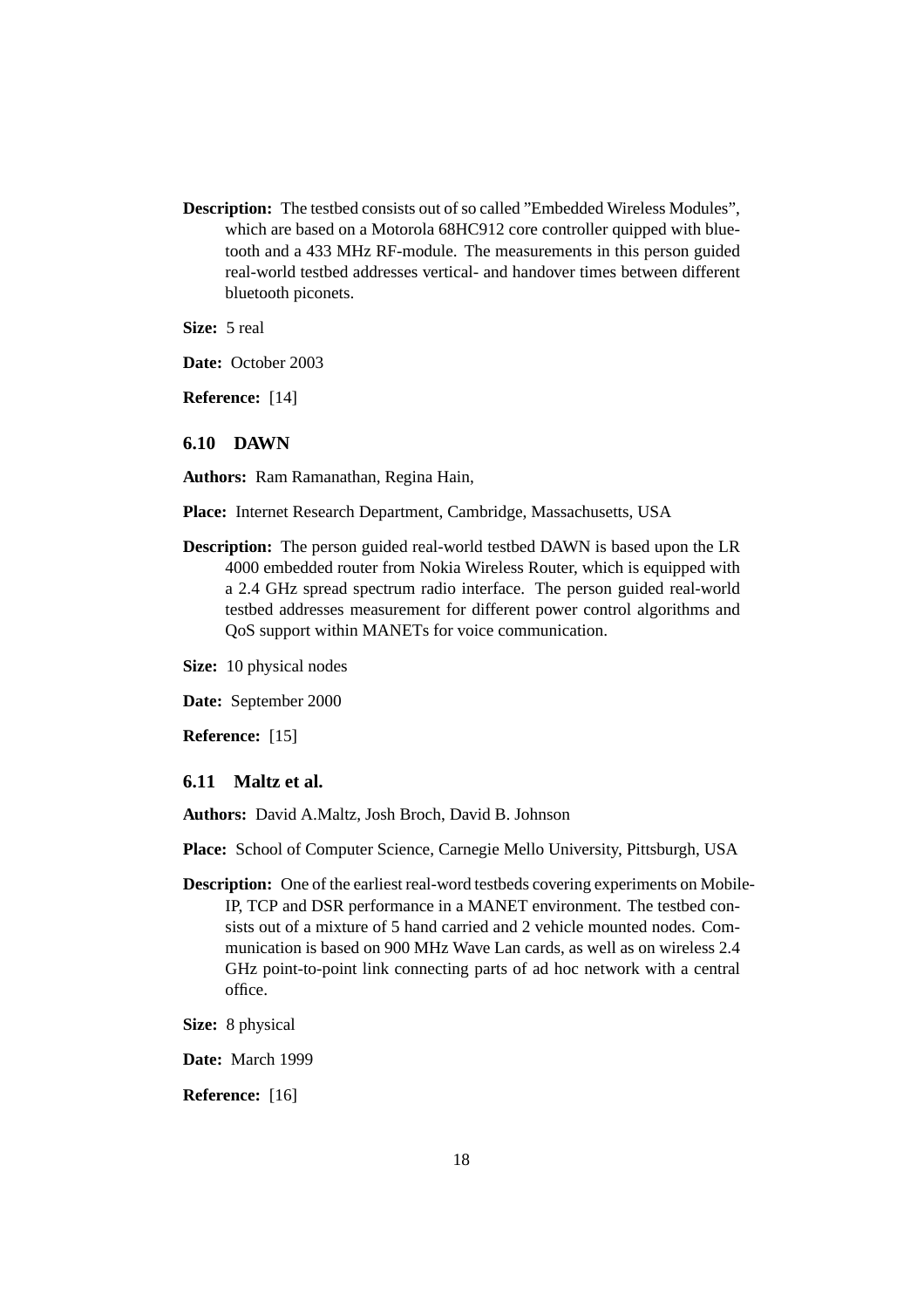#### **6.12 MobiNet**

**Authors:** Priya Mahadevan, Adolfo Rodriguez, David Becker, Amin Vahdat

- **Place:** Department of Computer Science, Duke University, Durham, USA and Department of Computer Science and Engineering, University of California, San Diego, USA
- **Description:** MobiNet is centralized controlled, hybrid emulation testbed implementing an 802.11 based MAC layer. The virtual nodes placed at the edge nodes run a native IP stack where the traffic is forwarded to one or more centralized core control nodes. Layers beneath the network layer are therefore centralized emulated which requires appropriate defined modules, e.g., a DSR routing module at the core control nodes. As a consequence, the multihop forwarding process is performed centrally, relieving the edge nodes of computational complexity, which increases the degree of virtualization. The centralized approach incorporate co-channel interference, i.e., the core nodes discard colliding packet at receiver side, if their power level is below a certain threshold.
- **Size:** 200 virtual nodes on 2 physical nodes with a single core controller

**Date:** June 2005

**Reference:** [17]

#### **6.13 MASSIVE**

**Authors:** Michael Matthes, Holger Biehl, Michael Lauer and Oswald Drobnik

- Place: Department of Computer Science, J.W. Göethe-University Frankfurt/Main, Germany
- **Description:** A distributed emulation testbed, allowing to emulate several virtual MANETs in real-time concurrently. A central visualization server additionally allows inline editing during runtime, i.e., to control the virtual network topology by drag and drop mechanisms for the displayed mobile devices. Particular interesting is the script based creation of movement patterns, which allows to emulate complex mobility scenarios, such as the presence of attractive forces or movement patterns assigned to a group of nodes.

**Size:** 13

**Date:** January 2005

**Reference:** [18]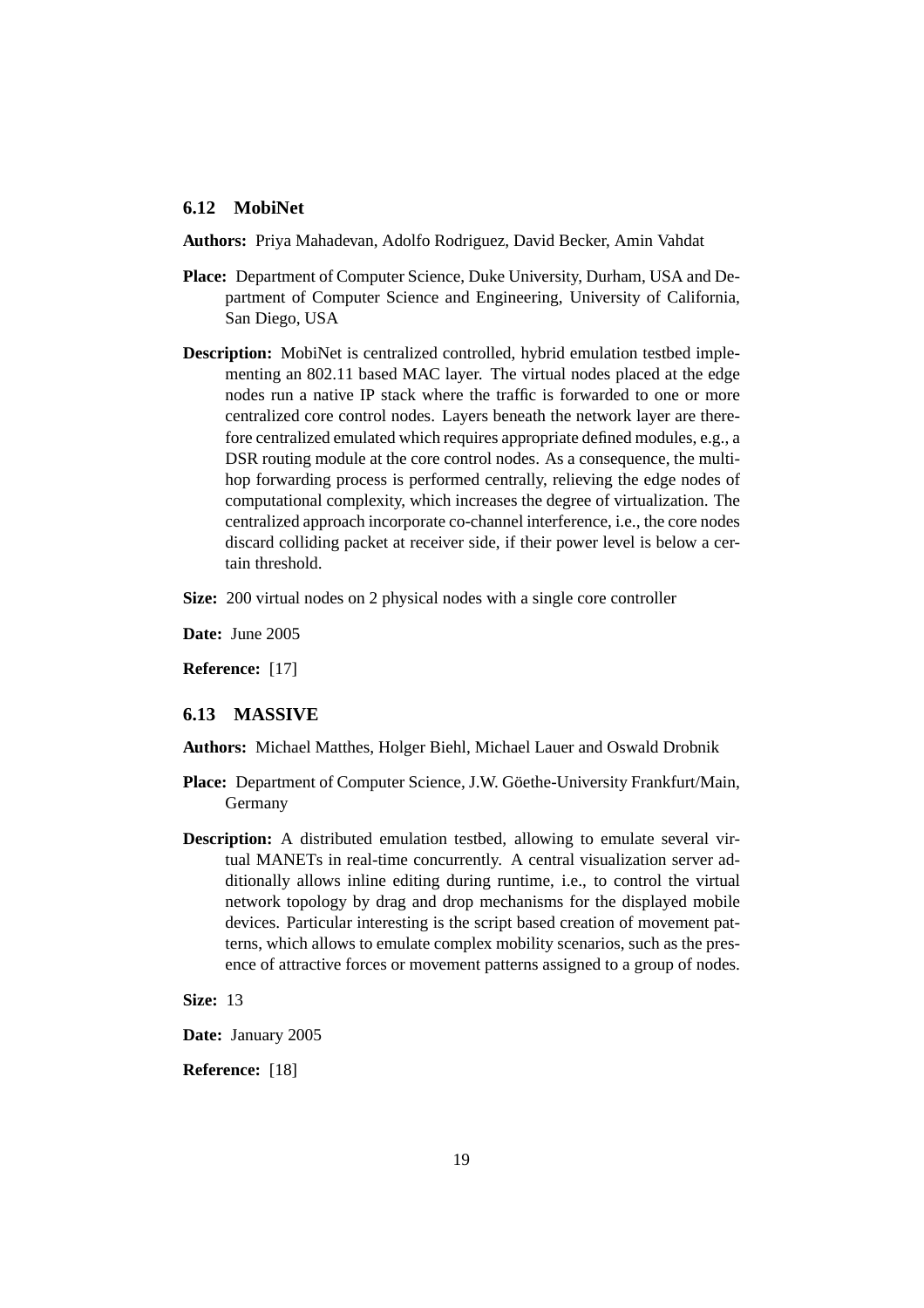#### **6.14 MobiEmu**

**Authors:** Yongguang Zhang and Wei Li

- **Place:** HRL Laboratories, Malibu, California and Department of Computer Science at the University of Texas at Austin
- **Description:** MobiEmu is a distributed controlled emulation testbed. Connectivity changes are indicated by a central server, which also displays the actual network topology. Control information and measurement data can be separated on individual interfaces, allowing to run experiments on a real 802.11 interface while the management information are delivered on a separate wired interface. As an extension, MobiEmu also facilitates the use of User Mode Linux (UML), which allows to run several virtual node instances on a single physical machine.

**Size:** 50 physical

**Date:** June 2002

**Reference:** [19]

**6.15 MNE**

**Authors:** Joseph P. Macker, William Chao, Jeffery W.Weston

**Place:** Naval Research Laboratory, Washington, DC

**Description:** The Mobile Network Emulator (MNE) offers a dual use functionality as a real-world, as well as distributed emulation testbed based on packet filters. The physical nodes are based on standard laptops equipped with 802.11 radio interfaces. For the emulation mode, each node locally determines its position periodically, either by its own random movement process, by reading a ns-2 mobility file or replaying position information from a recorded GPS log file. The frequently updated position information is send via a reliable multicast back channel to the remaining nodes, allowing them to determine link propagation including possible obstacles.

**Size:** 10

**Date:** October 2003

**Reference:** http://downloads.pf.itd.nrl.navy.mil/proteantools/mne-scripts.html, [20]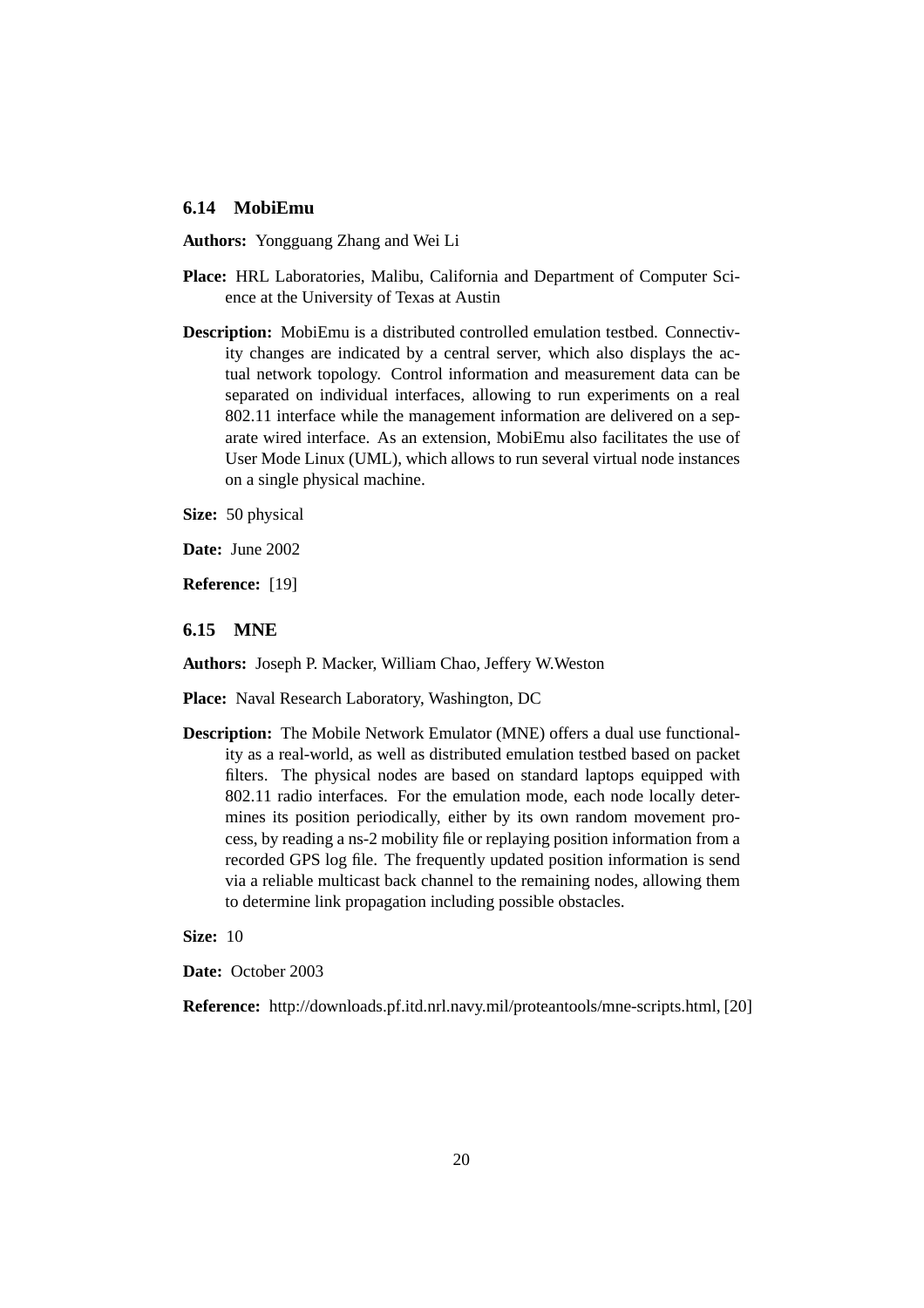#### **6.16 JEMU**

**Authors:** Juan Flynn, Hitesh Tewari, Donal O'Mahony

**Place:** Department of Computer Science, Trinity College, Dublin, Ireland

**Description:** JEMU is a central controlled emulation testbed. Each physical node in the network runs a stack instance comprising routing and MAC layer, as well as an appropriate designed radio layer, which forwards the outgoing frames to a central emulation controller. The controller runs and displays the mobility scenario and determines from virtual distance and transmit powers whether incoming frames have to be dropped due to overlapping time intervals.

**Size:** 12 real nodes

**Date:** January 2002

**Reference:** [21]

#### **6.17 RAMON**

**Authors:** Edwin Hernandez and Abdelsalam (Sumi) Helal

- **Place:** Computer and Information Science and Engineering Department, University of Florida, Gainesville, USA
- **Description:** RAMON can be classified as a channel emulator to address the evaluation of Mobile-IP mechanisms. The testbed consists of three 802.11b Access Point, each equipped with a computer controlled RF attenuator and a single stationary node. Node movements will therefore be emulated by adjusting the attenuation level of the Access Points. This emulates the time varying SNR values. Because it support only a single node, multi-hop communication is not possible.
- **Size:** 1 real node

**Date:** November 2002

**Reference:** [22]

#### **6.18 ManTS**

**Authors:** Rui He, Man Yuan, Jianping Hu, Hong Zhang, Zhigang Kan, Jian Ma

**Place:** School of Computing Science, Bejing University of Aero. and Astro, Bejing, China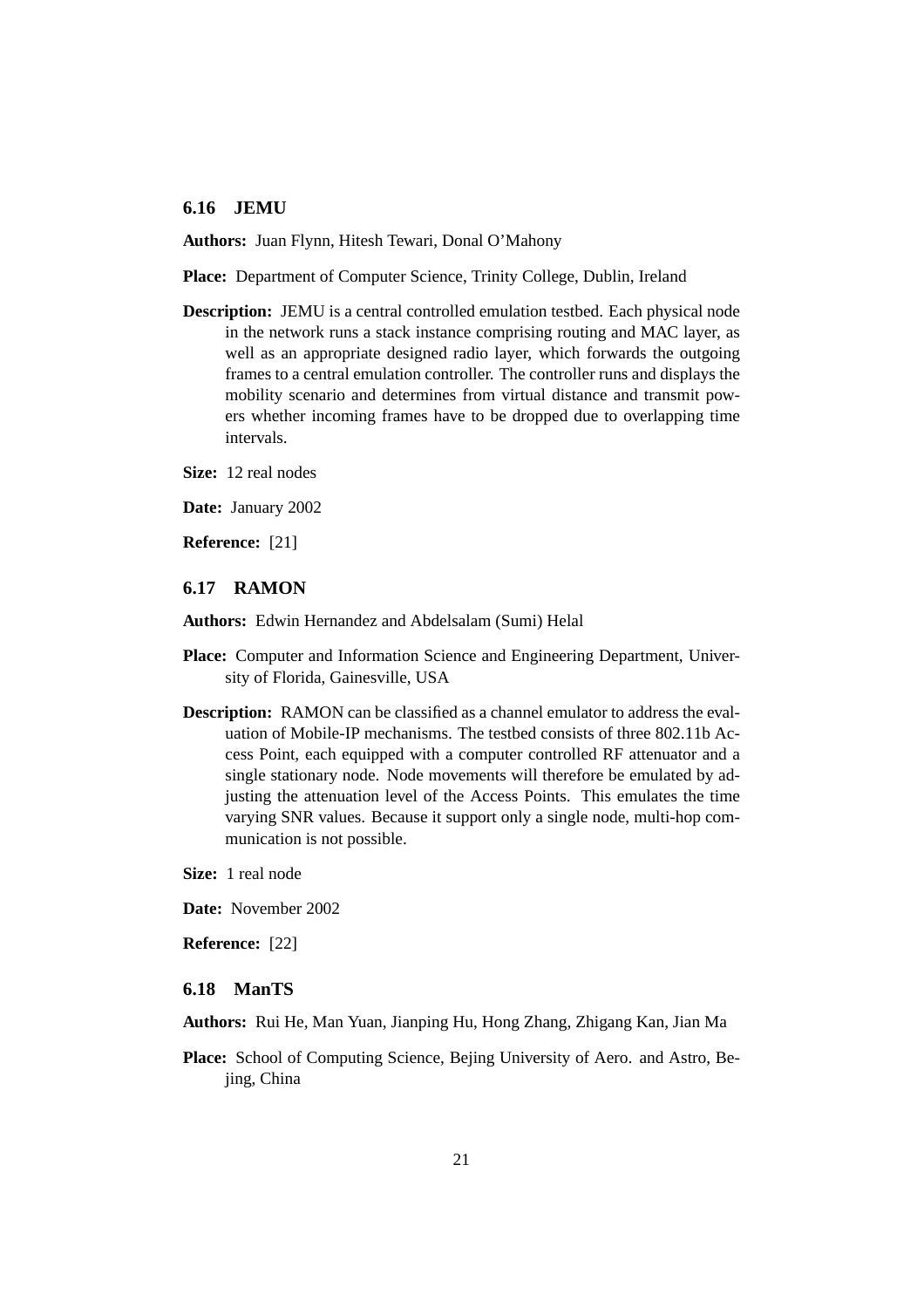**Description:** ManTS can be considered as a hybrid emulation setup based on centralized control mechanism. The physical emulation machines hosting the virtual nodes are called *Virtual Node Container* where machines with a *oneto-one* mapping are called *Observed Nodes*. Both types are connected via a wired shared medium, together with the *Environment Control Server*, which delivers medium information upon request. Each's node stack is extended by an 802.11b emulation layer, which initiates each communication attempt by a medium request at the *Environment Control Server* to emulate mobility or possible collision and saturation effects. Also *virtual nodes* communicating within their container environment have to consult the *Environment Control Server* to divide the overall network bandwidth precisely.

**Size:** no details given

**Date:** September 2003

**Reference:** [23]

#### **6.19 NE**

**Authors:** Weiguo Liu, Hantao Song

- **Place:** Department of Computer Science and Engineering, Bejing Institute of Technology, Bejing, China
- **Description:** Ne is a distribute controlled emulation testbed based on wired ethernet. Link status information are broadcasted by a central server to update the local connectivity matrixes of the edge nodes. The emulation layer at each edge nodes shapes the outgoing traffic for bandwidth adaptation and adds frame delay with the help of a delay queue. The loss rate for the wireless medium is realized at receiver side, possibly including physical object in the emulation space.
- **Size:** no details given

**Date:** July 2002

**Reference:** [24]

#### **6.20 EMWIN/EMPOWER**

**Authors:** Pei Zheng, Lionel M. Ni

**Place:** Department of Computer Science and Engineering, Michigan State University, Michigan, USA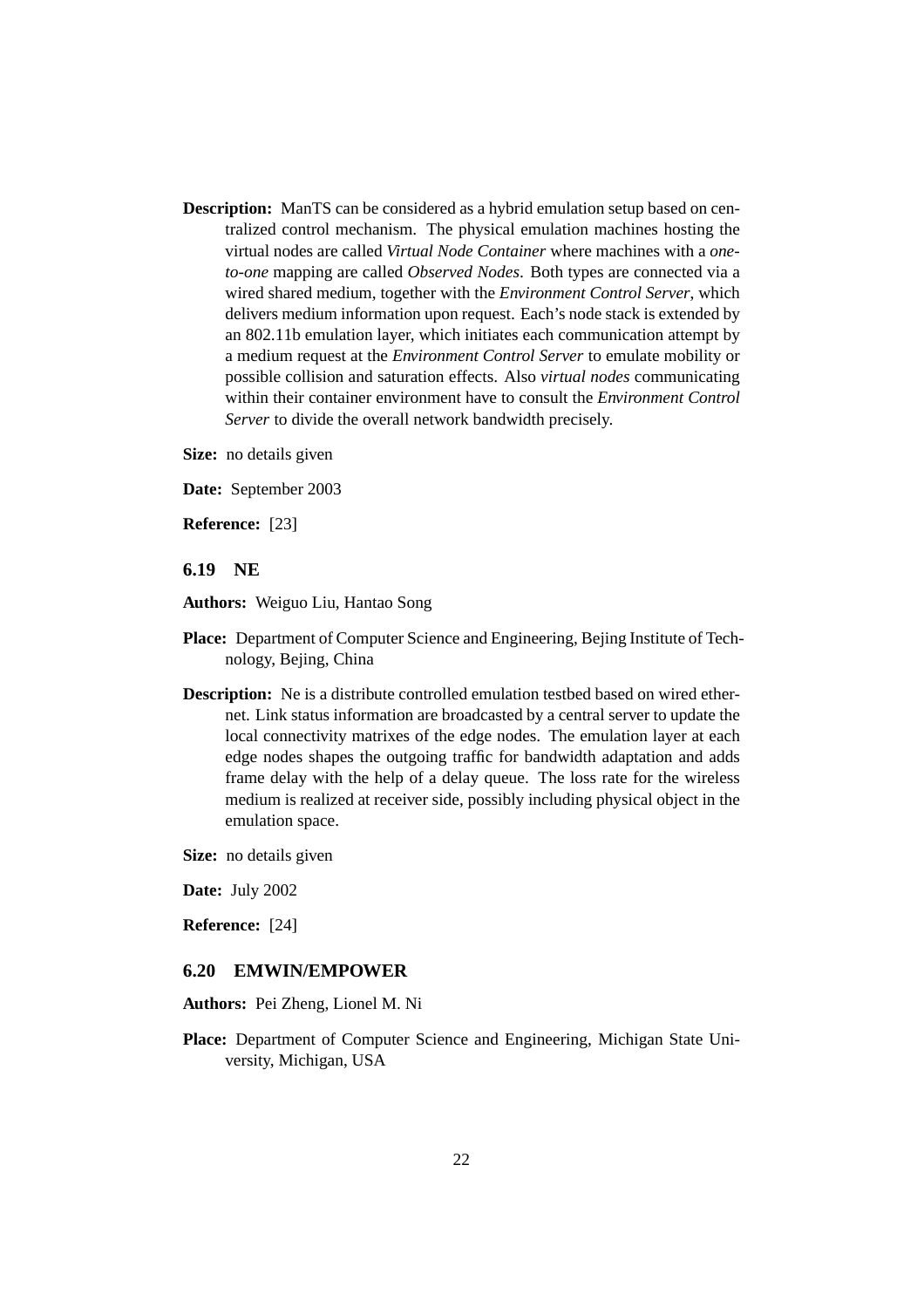**Description:** The mobile wireless network emulator EMWIN is based on the emulation framework EMPOWER [25], which follows the style of a hybrid emulation testbed with distributed control mechanism based on a wired network. From a predefined mobility scenario the overall connectivity matrix is derived forming the input for all virtual nodes. Effects of a real 802.11 interface are added by the emulation layer which introduce optional the RTS/CTS overhead and checks during runtime channel occupancy at neighboring nodes for the backoff algorithm.

**Size:** 48 virtual nodes based on 8 physical machines.

**Date:** September 2002

**Reference:** [26]

#### **6.21 MiNT**

**Authors:** Pradipta De, Ashish Raniwala, Srikant Sharma, Tzi-cker Chiueh,

- **Place:** Department of Computer Science, Stony Brook University, Stony Brook,New York, USA
- **Description:** The MiNT testbed apply 802.11 based radio nodes mounted on remote controlled robots. To avoid unintentional interference of random existing noise sources, the whole testbed is set up in a single laboratory room. To achieve multihop communication within close proximity, wireless interfaces with adjustable transmit power and radio signal attenuators are used for lowering the transmit power. Remarkable is the option of a dual use emulation, where the physical layer is real, while the remaining upper layers are part of a ns-2 simulation. This facilitates to analyze the fidelity of indoor propagation models with results from the live experiment. Mobility in the first prototype was limited due to the fact that the robots receive their control information via cable which did not allow complex movements. An extended prototype, MiNT-m, supports full topology reconfiguration and unrestricted node mobility. Therefore, nodes are tracked by a vision-based system, including a collision avoidance mechanisms.

**Size:** 8 physical

**Date:** March 2005

**Reference:** http://www.ecsl.cs.sunysb.edu/mint/, [27]

#### **6.22 TrueMobile**

**Authors:** David Johnson, Tim Stack, Russ Fish, Dan Flickinger, Rob Ricci, Jay Lapreau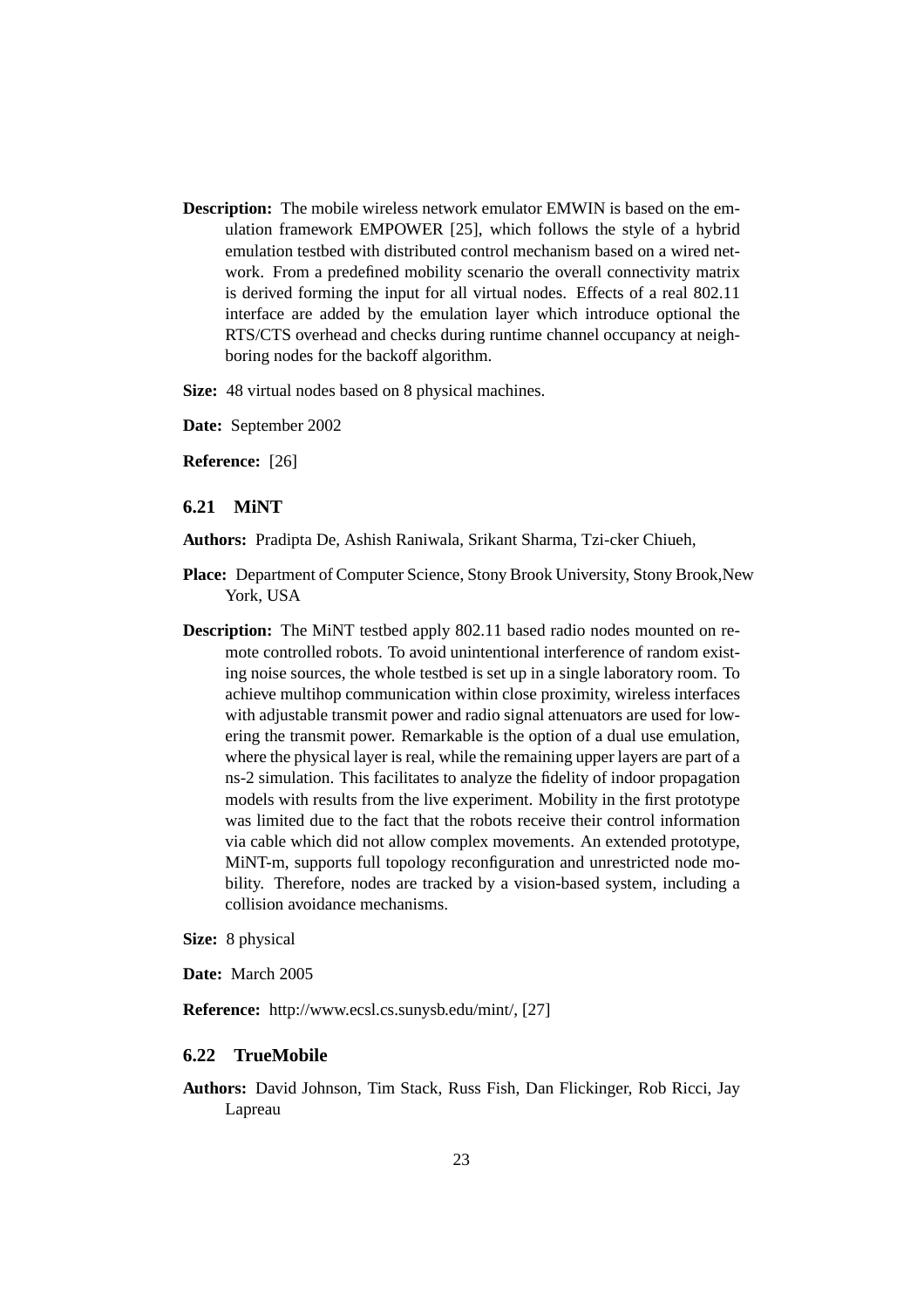**Place:** University of Utah

- **Description:** TrueMobile is the wireless, mobile, extension to the Emulab testbed, which provide access to a variety of experimental environments. In this miniaturized indoor testbed, mobile robots carry Mica2 motes which are equipped with a 900 MHz power reduced radio interface for multi-hop communication. A second 802.11b interface serves as a separate control network. Localization is achieved by a vision based tracking mechanism to support collision free path planning for the robots.
- **Size:** 16 physical Nodes
- **Date:** April 2005
- **Reference:** http://www.emulab.net, [28]

#### **6.23 NET**

- **Authors:** Kurt Rothermel, Daniel Herrscher, Steffen Maier, Illya Stepanov, Franz Fabian, Martin Brodbeck
- **Place:** Distributed Systems Department, Institute of Parallel and Distributed Systems, University of Stuttgart, Germany
- **Description:** The Network Emulation Testbed (NET) is a Hybird Emulation setup based on distributed control mechanism. The NET testbed is based on a very efficient implementation of running several stack instances in parallel. This leads to a high degree of Node Virtualization of up to 30 nodes per physical machine. The traffic shaping tool for the emulation layer is called "Net-Shaper", which performs bandwidth adaptation and the insertion of artificial delay. The wireless medium is emulated over a wired gigabit ethernet. A unique feature of NET is the remarkable approach of "Distributed Emulation of Shared Media Networks" [29] suitable to address the 802.11 MAC layer [30]. Therefore, the emulation tool "WILEMU" encapsulates all outgoing frames as broadcast to facilitate unrestricted mutual connectivity along the physical network. Each node holds its local view of the virtual wireless medium by calculating a "Network Allocation Vector" (NAV) for each incoming frame. This facilitate to perform a virtual carrier sensing before accessing the medium. While the transmission time of an Gigabit Ethernet frame is much smaller than of an equivalent 802.11 frame, possible collisions can be detected by overlapping NAVs in a distributed way. Additionally NET provides the emulation of a virtual GPS interface and virtual battery condition to facilitate a broader range of test scenarios.

**Size:** 1920 virtual nodes on a 64-node pc cluster.

**Date:** 2002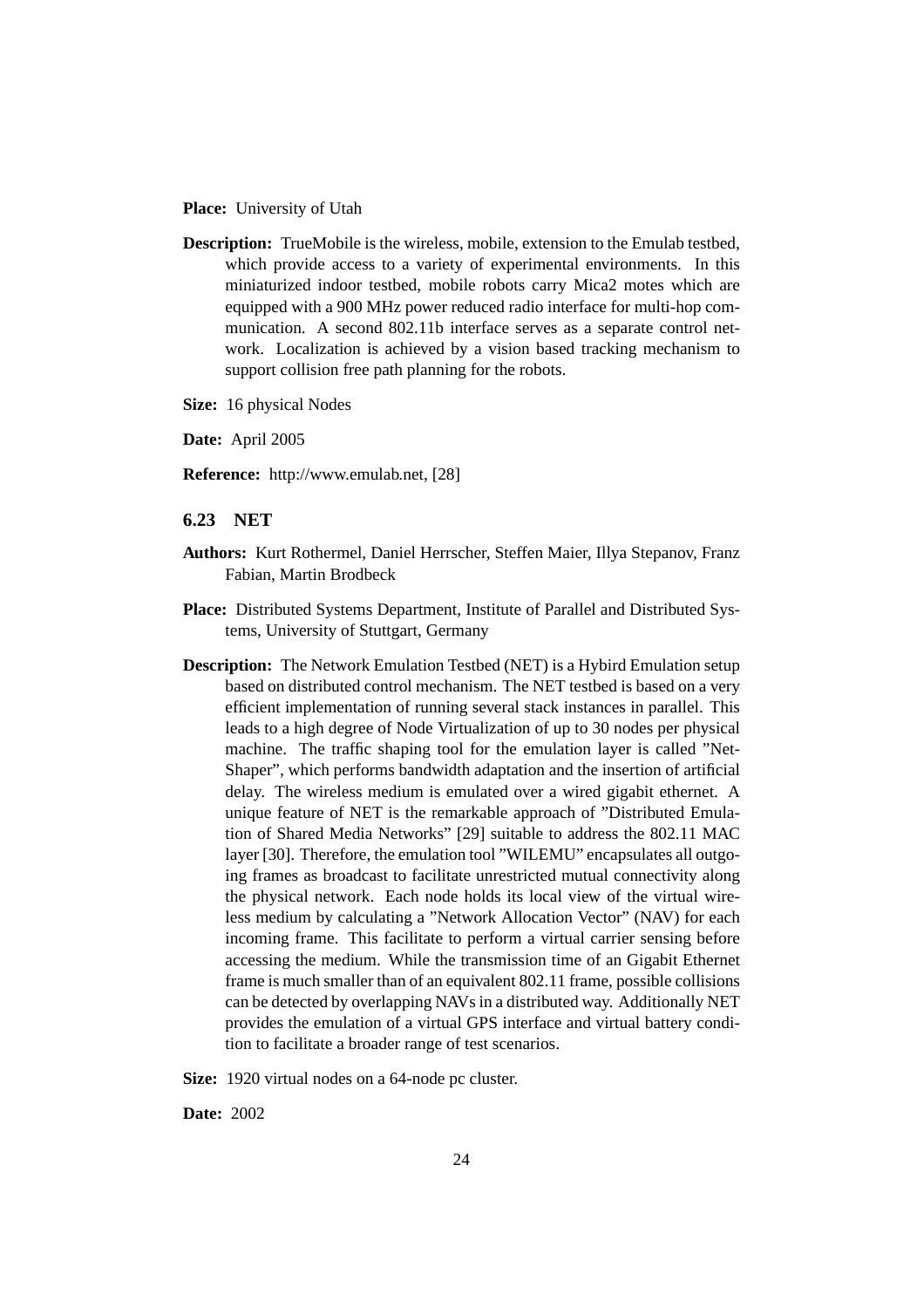**Reference:** available at http://net.informatik.uni-stuttgart.de/

## **6.24 NEMAN**

**Authors:** Matija Puzar, Thomas Plagemann

**Place:** Department of Informatics, University of Oslo, Norway

- **Description:** Is a representative for monolithic emulation. With the help of a Linux Kernel patch, the emulation platform NEAMN is able connect virtual network devices according to the GUI based topology manager.
- **Size:** reported size of 100 virtual devices, where a higher node number is possible with little software changes. Absolute number is restricted by the computational power of the physical controller.

**Date:** June 2005

**Reference:** [31]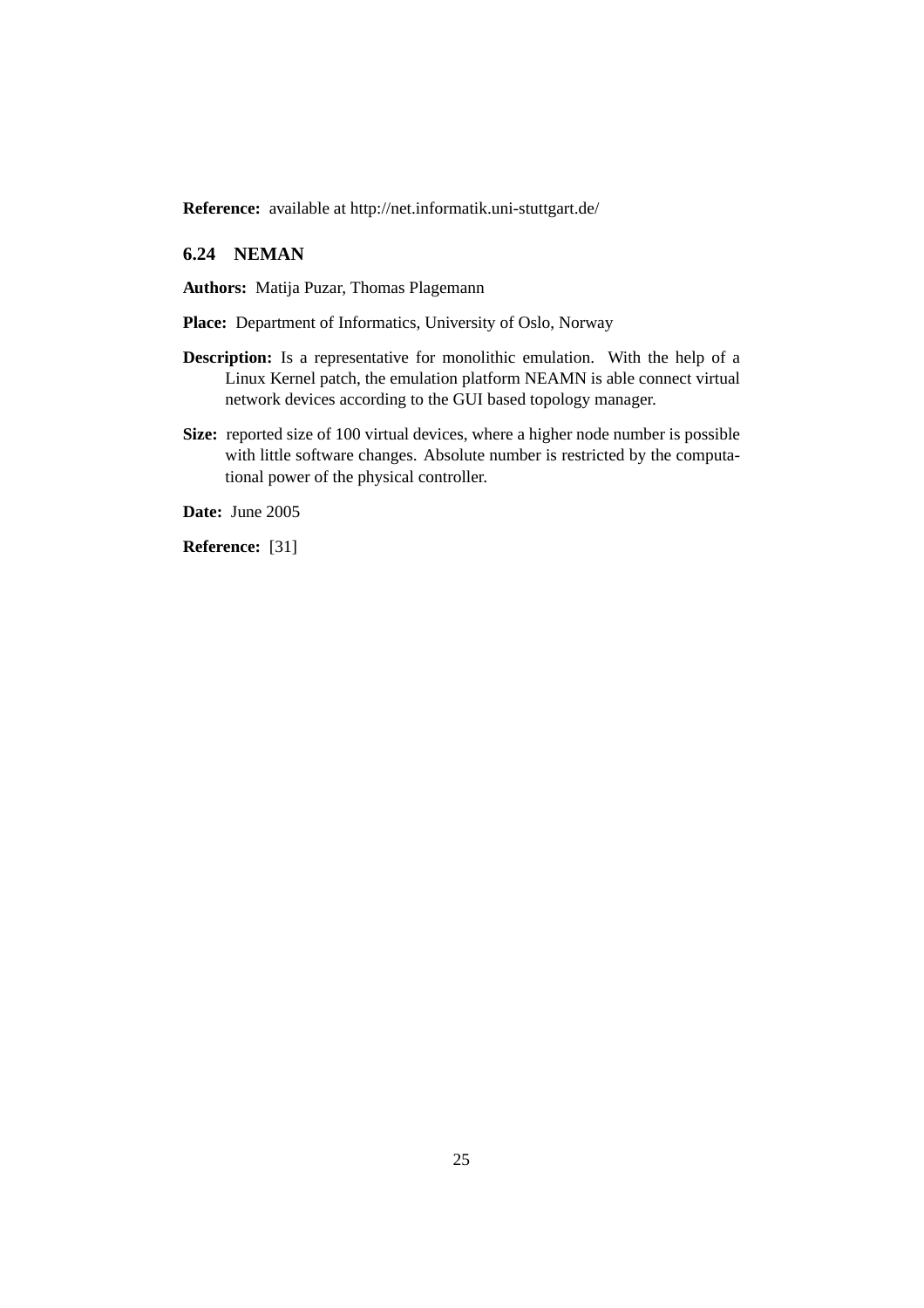## **References**

- [1] M. Kropff, T. Krop, M. Hollick, P. S. Mogre, and R. Steinmetz, "A Testbed and Methodology for Experimental Evaluation of Wireless Mobile Ad hoc Networks," in *Proceedings of 2nd IEEE International Conference on Testbeds and Research Infrastructures for the Development of Networks and Communities (TRIDENTCOM 2006)*, 1-3 March 2006.
- [2] R. Jain, *The Art of Computer Systems Performance Analysis: Techniques for Experimental Design, Measurement, Simulation, and Modeling*. Wiley-Interscience, May 1991.
- [3] D. Cavin, Y. Sasson, and A. Schiper, "On the Accuracy of MANET Simulators," in *Proceedings of 2nd ACM International Workshop on Principles of Mobile Computing (POMC 2002), Toulouse, France*, 30-31 October 2002, pp. 38–43.
- [4] D. Kotz, C. Newport, R. S. Gray, J. Liu, Y. Yuan, and C. Elliott, "Experimental evaluation of wireless simulation assumptions," in *MSWiM '04: Proceedings of the 7th ACM international symposium on Modeling, analysis and simulation of wireless and mobile systems*. New York, NY, USA: ACM Press, 2004, pp. 78–82.
- [5] E. Göktürk, "Emulating Ad Hoc Networks: Differences from Simulations and Emulation Specific Problems," in *Proceedings of 20th International Symposium on Computer and Information Sciences (ISCIS 2005)*, 26-28 October 2005, pp. 198–203.
- [6] E. Nordström, P. Gunningberg, and H. Lundgren, "A Testbed and Methodology for Experimental Evaluation of Wireless Mobile Ad hoc Networks," in *Proceedings of 1st IEEE International Conference on Testbeds and Research Infrastructures for the Development of Networks and Communities (TRIDENTCOM 2005)*, 23-25 February 2005, pp. 100–109.
- [7] D. Raychaudhuri, I. Seskar, M. Ott, S. Ganu, K. Ramachandran, H. Kremo, R. Siracusa, H. Liuand, and M. Singh, "Overview of the ORBIT Radio Grid Testbed for Evaluation of Next-generation Wireless Network Protocols," in *Proceedings of the IEEE Wireless Communications and Networking Conference (WCNC 2005)*, 13-17 March 2005, pp. 1664–1669.
- [8] R. S. Gray, D. Kotz, C. Newport, N. Dubrovsky, A. Fiske, J. Liu, C. Masone, S. McGrath, and Y. Yuan, "Outdoor Experimental Comparison of Four Ad hoc Routing Algorithms," in *Proceedings of 7th ACM International Symposium on Modeling, Analysis and Simulation of Wireless and Mobile Systems (MSWiM 2004), Venice, Italy*, 4-6 October 2004, pp. 220–229.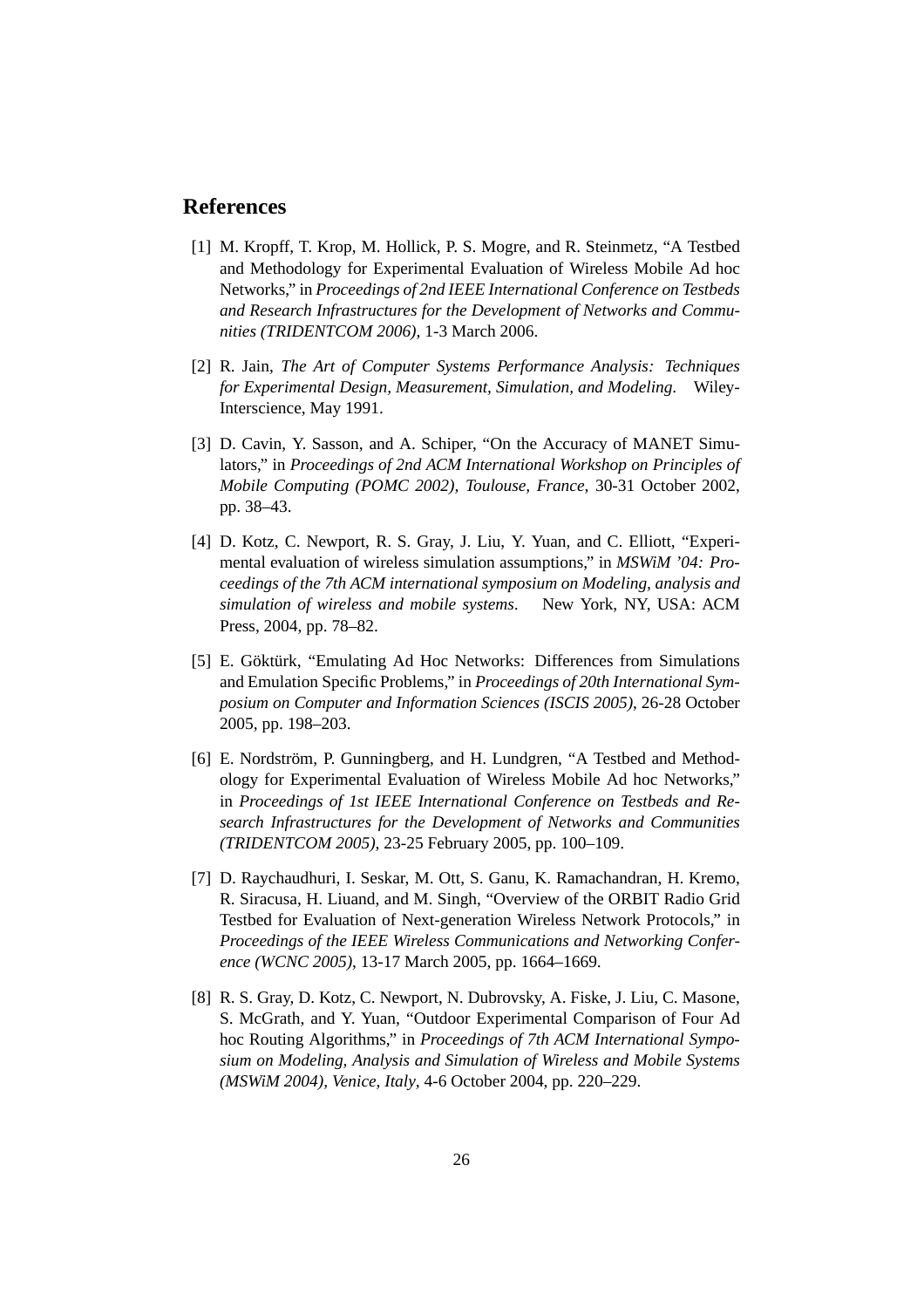- [9] J. T. Kaba and D. R. Raichle, "Testbed on a Desktop: Strategies and Techniques to Support Multi-hop MANET Routing Protocol Development," in *Proceedings of the 2nd ACM international symposium on Mobile ad hoc networking & computing (MobiHoc 2001), Long Beach, CA, USA*, 2001, pp. 164–172.
- [10] G. Judd and P. Steenkiste, "Repeatable and Realistic Wireless Experimentation Through Physical Emulation," *ACM SIGCOMM Computer Communications Review*, vol. 34, no. 1, pp. 63–68, January 2004.
- [11] T. Lin, S. F. Midkiff, and J. S. Park, "A Dynamic Topology Switch for the Emulation of Wireless Mobile Ad Hoc Networks," in *Proceedings of the 27th Annual IEEE Conference on Local Computer Networks (LCN 2002), Washington, DC, USA*, 6-8 November 2002, pp. 791–798.
- [12] M. Engel, B. Freisleben, M. Smith, and S. Hanemann, "Wireless Ad-Hoc Network Emulation Using Microkernel-Based Virtual Linux Systems," in *Proceedings of 5th EUROSIM Congress on Modeling and Simulation (EUROSIN 2005), Marne la Vallee, France*, 6-10 September 2004, pp. 198–203.
- [13] S. Sanghaniand, T. X. Brownand, S. Bhandare, and S. Doshi, "EWANT: The Emulated Wireless Ad hoc Network Testbed," in *Proceedings of IEEE Wireless Communications and Networking Conference (WCNC 2003)*, 16-20 March 2003, pp. 1844–1849.
- [14] H. Ritter, M. Tian, T. Voigt, and J. Schiller, "A Highly Flexible Testbed for Studies of Ad-hoc Network Behaviour," in *Proceedings of IEEE 28th Annual Conference on Local Computer Networks (LCN 2003)*, 20-24 October 2003, pp. 746–752.
- [15] R. Ramanathan and R. Hain, "An Ad hoc Wireless Testbed for Scalable, Adaptive QoS Support," in *Proceedings of IEEE Wireless Communications and Networking Conference (WCNC 2000)*, 23-28 September 2000, pp. 998– 1002.
- [16] D. Maltz, J. Broch, and D. Johnson, "Lessons From a Full-scale Multihop Wireless Ad hoc Network Testbed," vol. 8, no. 1, pp. 8–15, February 2001.
- [17] P. Mahadevan, A. Rodriguez, D. Becker, and A. Vahdat, "MobiNet: A Scalable Emulation Infrastructure for Ad hoc and Wireless Networks," in *Proceedings of International Workshop on Wireless Traffic Measurements and Modeling (WiTMeMo 2005), Seattle, WA, USA*, 5 June 2005, pp. 7–12.
- [18] M. Matthes, H. Biehl, M. Lauer, and O. Drobnik, "MASSIVE: An Emulation Environment for Mobile Ad-Hoc Networks," in *Proceedings of IEEE 2nd Annual Conference on Wireless On-demand Network Systems and Services (WONS 2005), St. Moritz, in Switzerland*, 19-21 January 2005, pp. 54–59.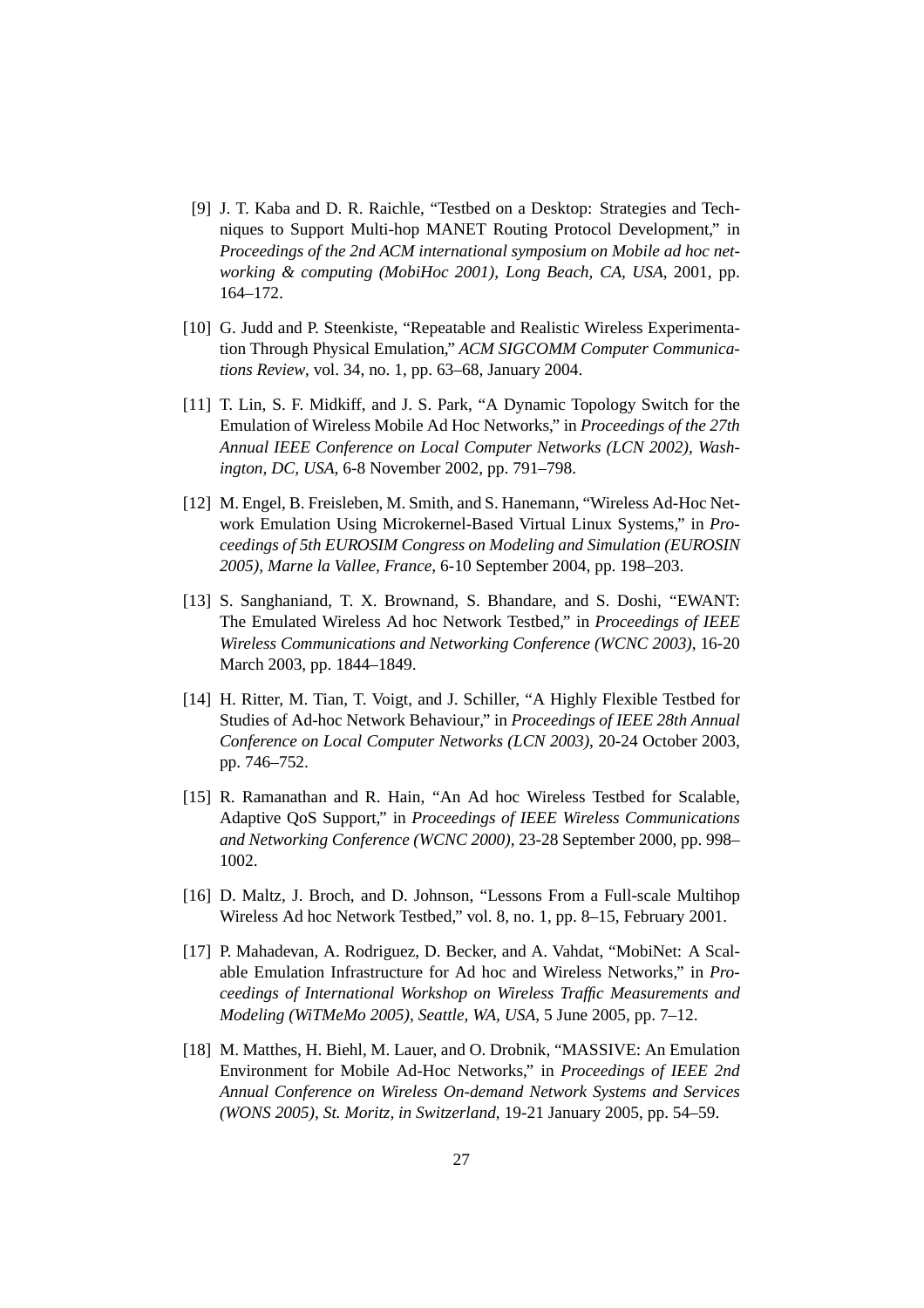- [19] Y. Zhang and W. Li, "An Integrated Environment for Testing Mobile Ad-hoc Networks," in *Proceedings of 3rd ACM International Symposium on Mobile Ad hoc Networking & Computing (MobiHoc 2002), Lausanne, Switzerland*, June 2002, pp. 104–111.
- [20] J. Macker, W. Chao, and J. Weston, "A Low-cost, IP-based Mobile Network Emulator (MNE)," in *Proceedings of IEEE Military Communications Conference (MILCOM 2003)*, 13-16 October 2003, pp. 481–486.
- [21] J. Flynn, H. Tewari, and D. O'Mahony, "JEmu: A Real Time Emulation System for Mobile Ad Hoc Networks," in *Proceedings of the SCS Conference on Communication Networks and Distributed Systems Modeling and Simulation (CNDS 2002), San Antonio, Texas, USA*, January 27-31 2002, pp. 115–120.
- [22] E. Hernandez and A. S. Helal, "RAMON: Rapid-mobility Network Emulator," in *Proceedings of IEEE 27th Annual Conference on Local Computer Networks (LCN 2002)*, 6-8 November 2002, pp. 809–817.
- [23] R. He, M. Yuan, J. Hu, H. Zhang, Z. Kan, and J. Ma, "A Real-time Scalable and Dynamical Test System for MANET," in *Proceedings of 14th IEEE Conference on Personal, Indoor and Mobile Radio Communications (PIMRC 2003), Beijing, China*, 7-10 September 2003, pp. 1644–1648.
- [24] W. Liu and H. Song, "Research and Implementation of Mobile Ad hoc Network Emulation System," in *Proceedings of 22nd International Conference on Distributed Computing Systems Workshops (ICDCSW 2002), Vienna, Austria*, 2-5 July 2002, pp. 749–754.
- [25] P. Zheng and L. M. Ni, "EMPOWER: A Network Emulator for Wireline and Wireless Networks," in *Proceedings of 22. Annual Joint Conference of the IEEE Computer and Communications Societies (INFOCOM 2003), San Francisco, California, USA*, 30 March - 3 April 2003, pp. 1933–1942.
- [26] ——, "EMWIN: Emulating a Mobile Wireless Network Using a Wired Network," in *Proceedings of 5th ACM International Workshop on Wireless Mobile Multimedia (WoWMoM 2002), Atlanta, Georgia, USA*, 28 September 2002, pp. 64–71.
- [27] P. De, A. Raniwala, S. Sharma, and T. Chueh, "MiNT: A Miniaturized Network Testbed for Mobile Wireless Research," in *Proceedings of IEEE 24th Annual Joint Conference on Computer and Communications Societies (IN-FOCOM 2005)*, 13-17 March 2005, pp. 2731–2742.
- [28] D. Johnson, T. Stack, R. Fish, D. Flickinger, R. Ricci, and J. Lepreau, "True-Mobile: A Mobile Robotic Wireless and Sensor Network Testbed," University of Utah Flux Group, Technical Report FTN-2005-02, April 2005.